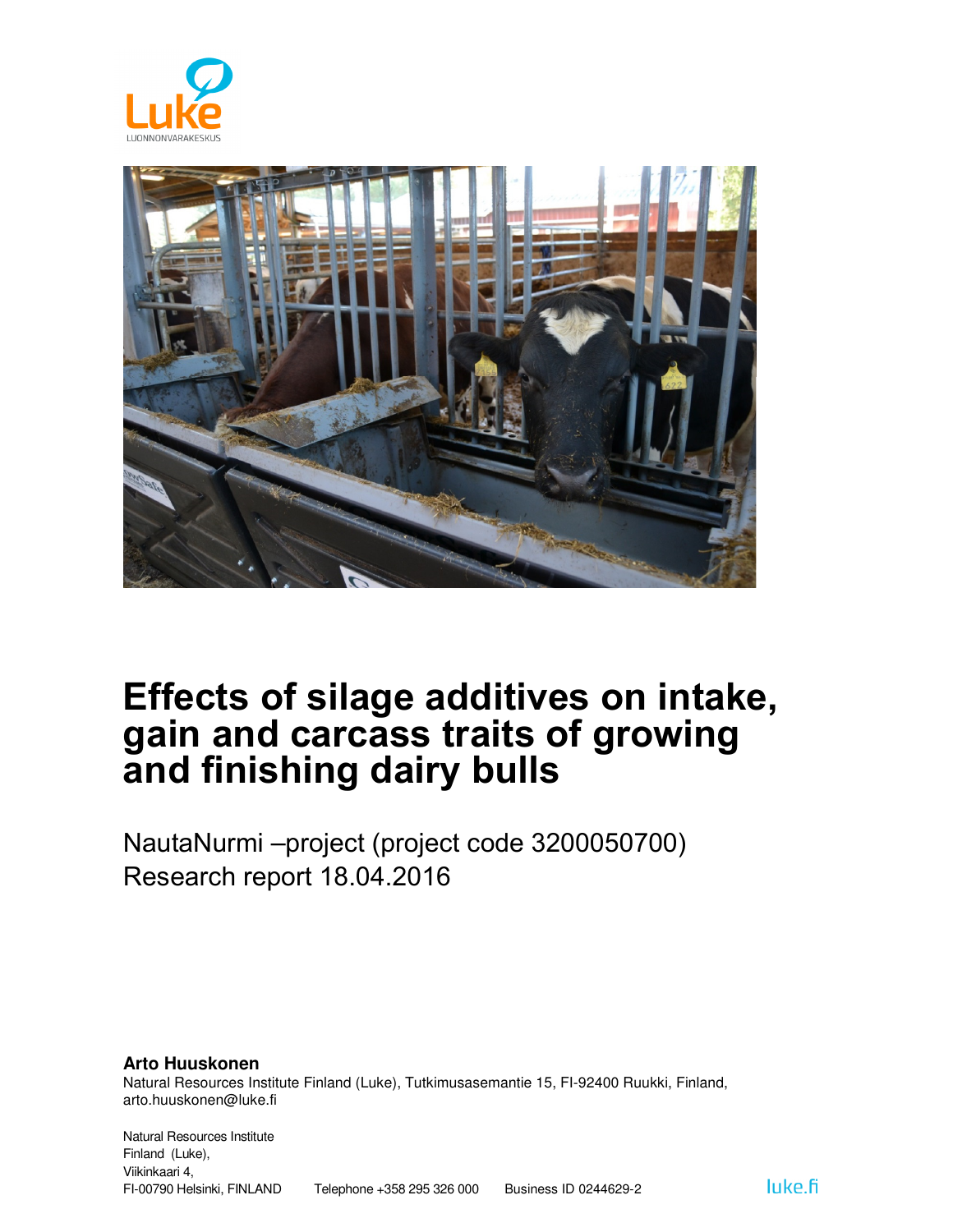

| $\mathbf{1}$ . |                                                                    |  |
|----------------|--------------------------------------------------------------------|--|
| 2.             |                                                                    |  |
| 2.1.           |                                                                    |  |
| 2.2.           |                                                                    |  |
| 2.3.           |                                                                    |  |
| 2.4.           | Slaughter procedures and carcass quality measurements 5            |  |
| 2.5.           |                                                                    |  |
| 3.             |                                                                    |  |
| 3.1.           |                                                                    |  |
| 3.2.           |                                                                    |  |
| 3.3.           |                                                                    |  |
| 3.4.           | Growth performance, feed conversion and carcass characteristics 13 |  |
| 4.             |                                                                    |  |
| 5.             |                                                                    |  |
| 6.             |                                                                    |  |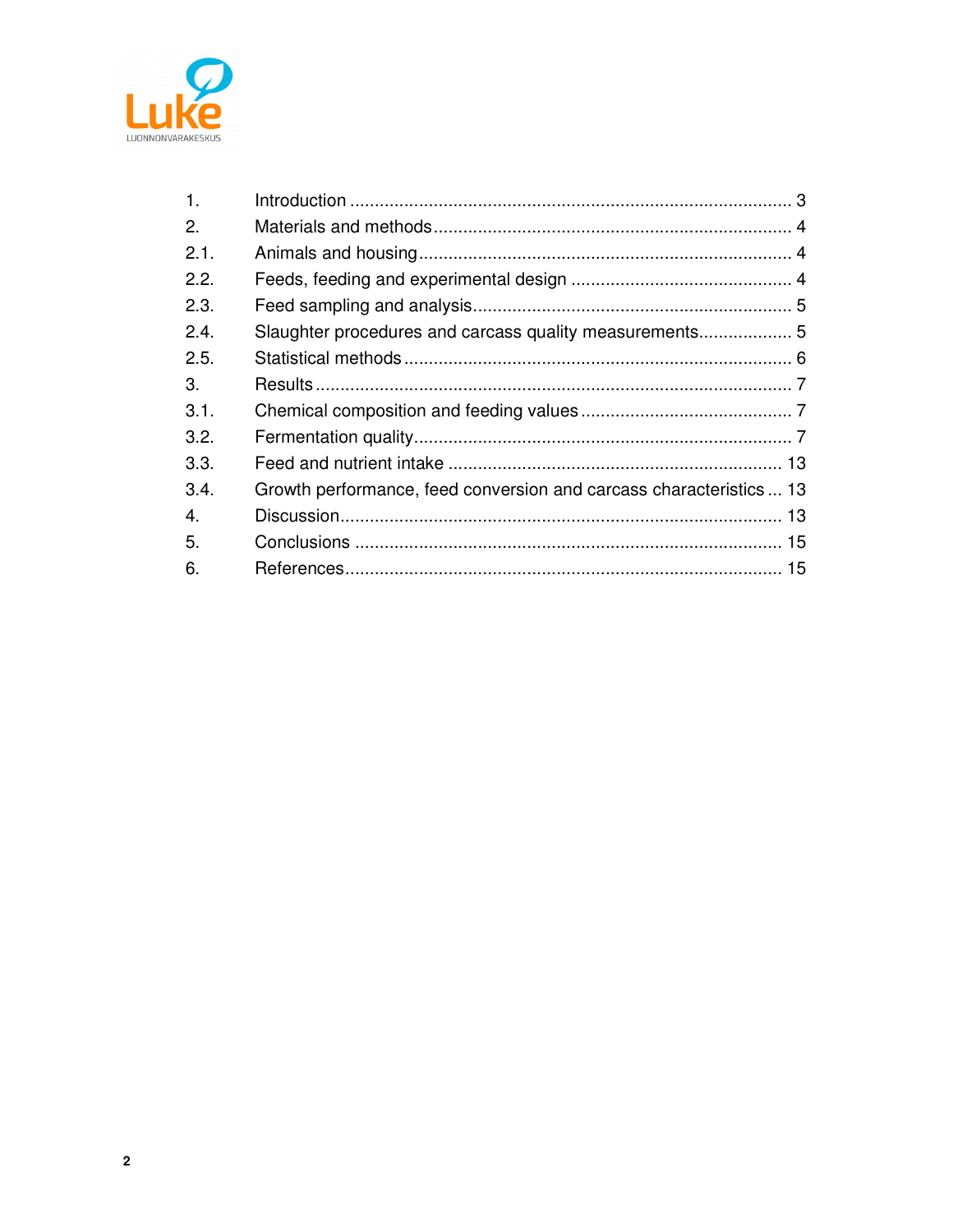

## **1. Introduction**

The nutritive value of grass is modified by the fermentation process during ensiling (Thomas and Thomas, 1985). The control of major preservative factors of silage (e.g. pH, water activity, epiphytic flora, anaerobic conditions), and their interactions, is the basis for biologically and economically efficient silage production (Huhtanen *et al.*, 2013). Silage additives are used to improve nutrient recovery, prolong aerobic stability and, in some cases, improve animal performance (Kung and Muck, 1997). In Finland, Virtanen (1933) adopted a method of ensiling, in which rapid acidification and fermentation inhibition was achieved by using mineral salts. Currently 50–60% of the Finnish farm samples analysed in the laboratory of Valio Ltd. are from silages treated with acid based additives, 25–30% from silages treated with biological additives and 10–15% from untreated silages (Huhtanen et al., 2013).

Voluntary feed intake in cattle has a great impact on the performance. Variation in the performance is more closely related to feed intake than to diet digestibility or efficiency of converting digestible energy to metabolisable or net energy (Mertens, 1994). The lower intake of silage than that of corresponding grass or dried hay has often been associated with the fermentation end-products of silage (Huhtanen et al., 2013). A low voluntary feed intake is often found with grass silage based diets because the intake potential of the herbage is reduced as a result of the ensiling process (Cushnahan and Mayne, 1995). Improving fermentation quality of silage has been shown to increase feed intake and performance. In a meta-analysis of data from silage fermentation studies, Huhtanen *et al.* (2003) observed that both the extent and type of in-silo fermentation influenced milk production variables. The yields of milk and milk components decreased with increased concentrations of lactic acid and volatile fatty acids (VFA) in silage (Huhtanen et al., 2003). The silage dry matter intake index (Huhtanen et al., 2007) quantitatively estimates the effects of various silage characteristics on silage intake of dairy cows, and one of the factors significantly affecting silage intake is the extent of fermentation. In finishing steers, Agnew and Carson (2000) observed that steers offered the grass silage with the additive (blend of ammonium hexamethanoate, ammonium hexapropionate and octanoic acid) showed higher daily dry matter (DM) intakes (DMI) and higher daily carcass gains than those offered the silage without additive.

Increasing size of farms and demand for high labour efficiency in the ensiling systems have been the major reasons for the technological development, like pre-wilting and harvesting techniques related to it (Huhtanen et al., 2013). Effluent losses and the risk of clostridial fermentation decreases with increasing silage DM content but at the same time wilting may increase nutrient losses during drying, impair microbiological quality of silage and expose the silage to aerobic deterioration (Huhtanen et al., 2013). In favourable harvesting conditions wilting grass to DM content of 300 g/kg supports achievement of good fermentation quality and feeding value without additives (Heikkilä et al., 2010). Nevertheless, in spite of the low butyric acid and ammonia N content of untreated bale silage having relatively high DM content (380 g DM/kg), the use of inoculants or formic acid base additive improved milk production and sensory quality of milk (Heikkilä et al., 1997) which demonstrates that fermentation parameters of high DM silage insufficiently describe the value of silage in animal production. However, relative to dairy cows, there are few reports available in the literature where the effects of silage additives in growing and finishing bulls offered grass silage with relatively high DM content were examined. Therefore the objective of the present experiment was to study the effects of two silage additives compared with a control without any additive on intake, animal performance and carcass characteristics of growing and finishing dairy bulls. It was hypothesized that the use of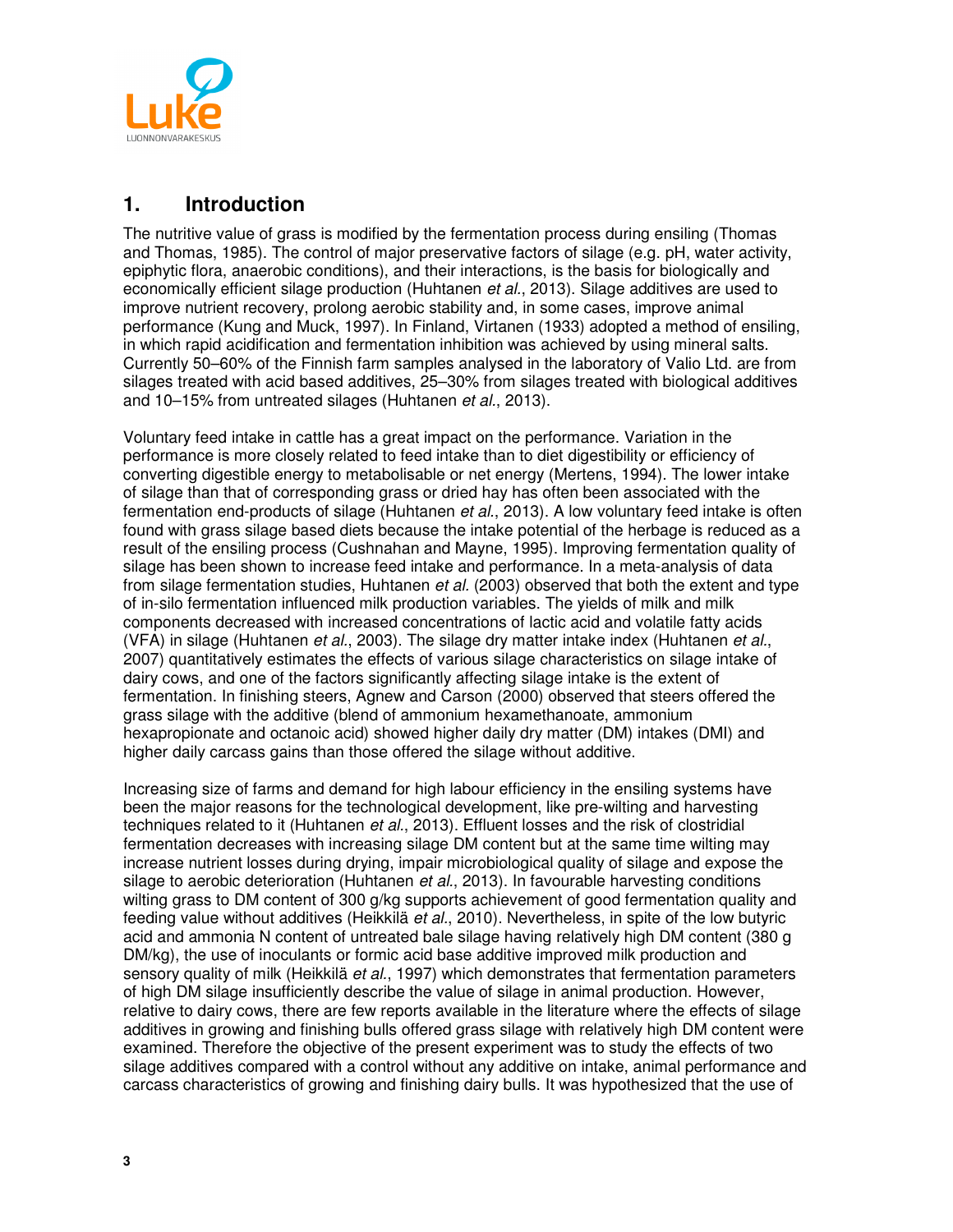

additives would increase the feed intake of the bulls and increasing intake might improve gain and carcass traits.

## **2. Materials and methods**

#### **2.1. Animals and housing**

A feeding experiment was conducted in the experimental barn of Natural Resources Institute Finland (Luke) in Ruukki, Finland starting in January 2015 and ending in September 2015. Animals were managed according to the Finnish legislation regarding the use of animals in scientific experimentation. The experiment was conducted using in total 45 pure Nordic Red (NR) and 45 pure Holstein (HOL) bulls. All animals, with an initial live weight (LW) of 290 (±24.5) kg, were purchased from commercial herds. At the start of the feeding experiment the animals were on average 251 (±10.0) days old.

During the feeding experiment, the bulls were housed in an uninsulated barn in pens (10.0  $\times$  5.0 m; 5 bulls in each pen), providing 10.0 m<sup>2</sup> per bull. The rear half of the pen area was a strawbedded lying area and the fore half was a feeding area with a solid concrete floor. A GrowSafe feed intake system (model 4000E; GrowSafe Systems Ltd., Airdrie, AB, Canada; see validation studies: e.g. DeVries et al., 2003; Mendes et al., 2011) was used to record individual daily feed intakes so that each pen contained two GrowSafe feeder nodes. The bulls had free access to water from a water bowl (one bowl per pen) during the experiment.

#### **2.2. Feeds, feeding and experimental design**

Experimental silages were produced at the experimental farm of Luke in Ruukki (64°44'N, 25°15'E) and harvested from timothy (Phleum pratense) stands (on June 18 and August 6 2014, primary growth and regrowth, respectively). The stands were cut by mower conditioner (Elho 280 Hydro Balance) and harvested with an integrated round baler wrapper (McHale Fusion 3) approximately 24 hours after cutting.

Three different ensiling treatments were used:

- 1. Control treatment without additives (CON)
- 2. Safesil/Salinity Agro (sodium benzoate, potassium sorbate, sodium nitrite), applied at a rate of 5.4 kg/tonne of fresh forage (SAF)
- 3. AIV ÄSSÄ / Eastman Chemical Company (formic acid, propionic acid, ammonium formate, benzoic acid), applied at a rate of 5.8 kg/tonne of fresh forage (AIV)

At the beginning of the feeding experiment both NR and HOL bulls were randomly allotted to the pens (animals from the same breed were housed together) which were then randomly allotted to three feeding treatments (CON, SAF, AIV; three NR pens and three HOL pens per treatment; 30 bulls per treatment). The diets included experimental silages (600 g/kg DM) and rolled barley grain (400 g/kg DM). The primary growth was fed during the early part of the feeding experiment (135 days) and regrowth during the late part of the experiment (124 days). Thus, the whole feeding experiment lasted 259 days.

The bulls were fed a total mixed ration *ad libitum* (proportionate refusals of 5%). The daily ration included also 150 g of a mineral-vitamin mixture (Kasvuape E-Hiven, A-Rehu Ltd., Seinäjoki, Finland). Two bulls (one SAF and one AIV bull) were excluded from the study due to pneumonia and one bull (SAF) due to several occurrences of bloat. There was no reason to suppose that the diets had caused these problems.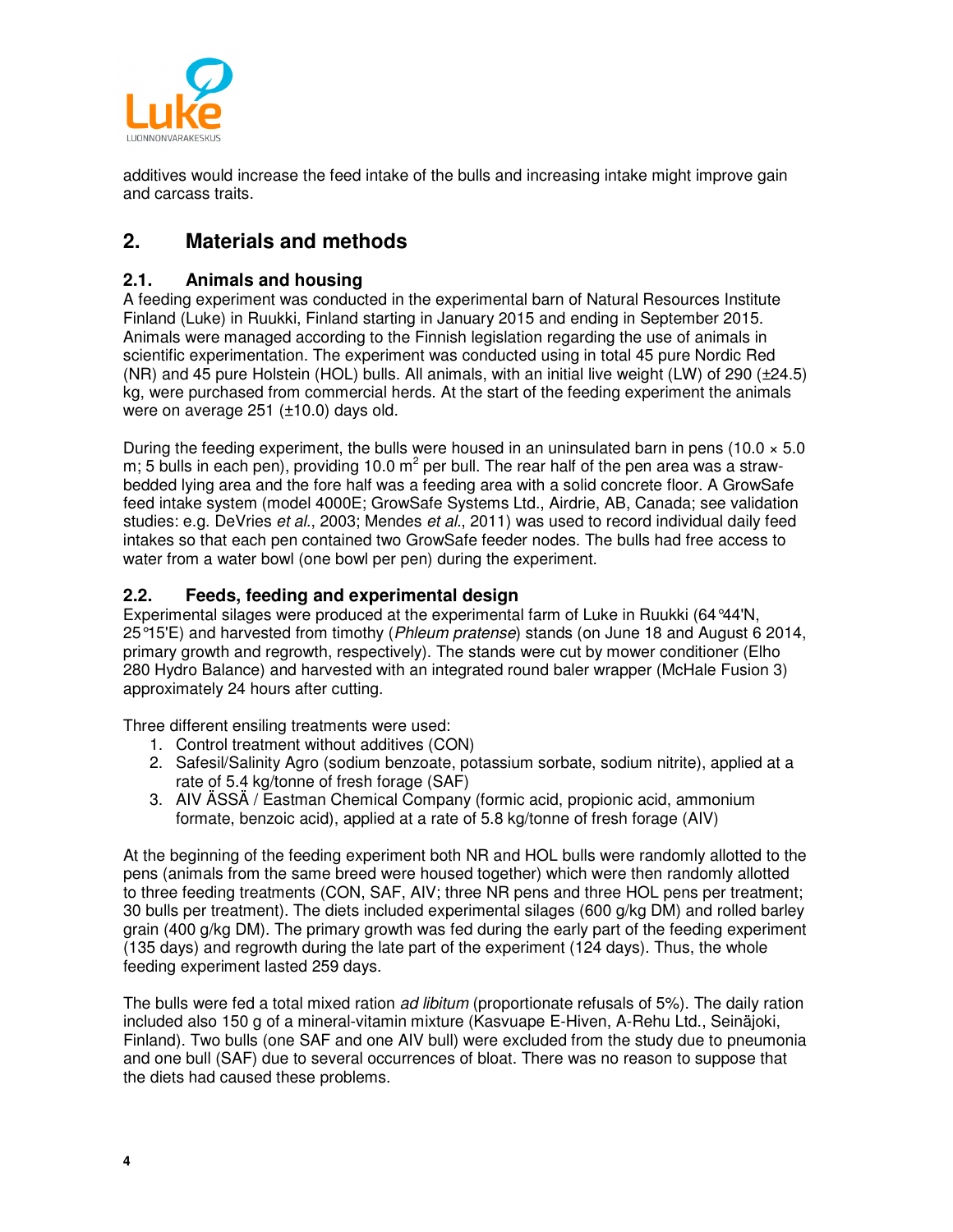

#### **2.3. Feed sampling and analysis**

During the feeding experiment silage sub-samples were taken twice a week, pooled over periods of four weeks and stored at  $-20$  °C prior to analyses. Thawed samples were analysed for DM, ash, crude protein (CP), neutral detergent fibre (NDF) exclusive of residual ash, silage fermentation quality [pH, water-soluble carbohydrates (WSC), lactic and formic acids, ethanol, VFA, soluble and ammonia N content of total N], and digestible organic matter (DOM) in DM (Dvalue). Barley sub-samples were collected weekly, pooled over periods of 12 weeks and analysed for DM, ash, CP and NDF.

The DM concentration was determined by drying at 105 °C for 20 h and ash concentration by ashing at 600 °C for 2 h. Oven DM concentration of silages was corrected for the loss of volatiles according to Huida et al. (1986). After drying the samples were milled using a sample mill (Sakomylly KT-3100, Koneteollisuus Oy, Helsinki, Finland) and 1 mm sieve. Nitrogen content was determined by the Dumas method (AOAC method 968.06; AOAC, 1990) using a Leco FP 428 nitrogen analyzer (Leco, St Joseph, MI, USA). Crude protein content was calculated as 6.25 × N content. Concentration of NDF was determined according to Van Soest et al. (1991) using Na-sulphite, without amylase for forages and presented ash-free. The silages were analysed for D-value as described by Huhtanen et al. (2006). The pepsin-cellulase solubility values were converted to in vivo digestibility using correction equations (different equations for primary growth and regrowth) based on a data set comprising of Finnish in vivo digestibility trials (Huhtanen et al., 2006).

Silages were analysed for VFA according to Huhtanen et al. (1998), lactic acid according to Haacker et al. (1983), WSC according to Somogyi (1945) and ammonia N according to McCullough (1967). Soluble N was measured from water extract using the Kjeldahl method (AOAC method 984.13) with a Foss Kjeltec 2400 Analyzer Unit (Foss Tecator AB, Höganäs, Sweden). Formic acid of the silages was measured using a commercial kit (Cat. No. 979732; Boehringer Mannheim GmbH, Mannheim, Germany). Ethanol content of the silages was measured using an enzymatic kit (Cat. No. 981680; KONE Instruments Corporation, Espoo, Finland) and the selective clinical chemistry analyser Pro 981489 (KONE Instruments) according to application instructions given by KONE.

The metabolisable energy (ME) concentration of the silages was calculated as  $0.016 \times D$ -value (MAFF, 1984). The ME concentration of barley was calculated based on concentrations of digestible crude fibre, CP, crude fat and nitrogen-free extract described by Luke (2016). Crude fibre and crude fat concentrations and digestibility coefficients were taken from the Finnish Feed Tables (Luke, 2016). The values of metabolisable protein (MP) and the protein balance in the rumen (PBV) were calculated according to the Finnish feed protein evaluation system (Luke, 2015) in which MP describes the amount of amino acids absorbed from the small intestine and PBV describes the balance between the dietary supply of rumen-degradable protein (RDP) and the microbial requirements for RDP. The relative intake potential of silage DM (SDMI index) was calculated as described by Huhtanen et al. (2007).

#### **2.4. Slaughter procedures and carcass quality measurements**

The bulls were weighed on two consecutive days at the beginning of the experiment and before slaughter. All the bulls were slaughtered on the same day, and the target for the average carcass weight was 330-335 kg which is the average carcass weight for slaughtered dairy bulls in Finland (Huuskonen, 2014). The LW gain (LWG) was calculated as the difference between the means of the initial and final LW divided by the number of growing days. The estimated rate of carcass gain was calculated as the difference between the final carcass weight and the carcass weight at the beginning of the experiment divided by the number of growing days. The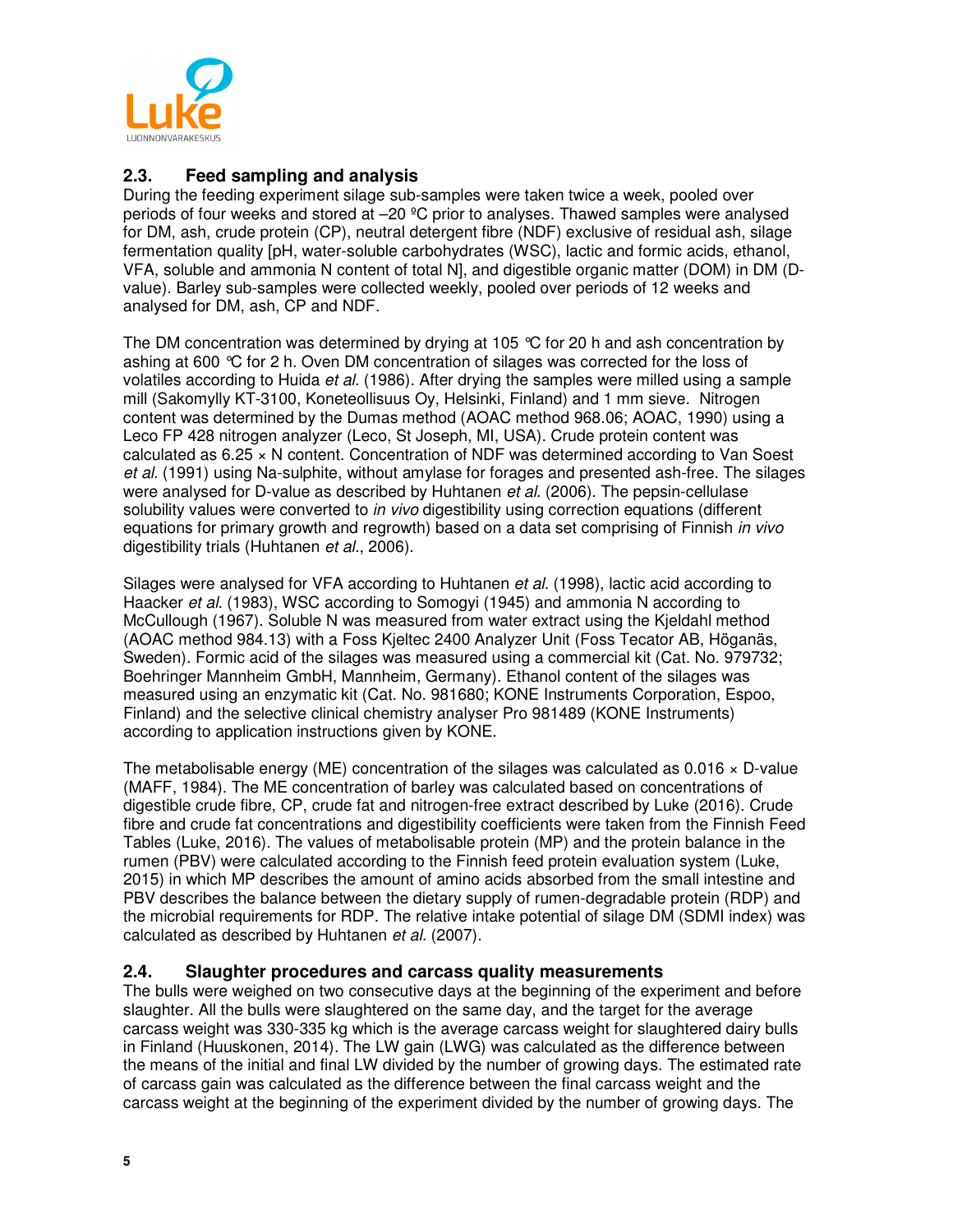

carcass weight at the start of the experiment was assumed to be 0.50 based on earlier studies (unpublished data).

The animals were slaughtered in the Atria Ltd. commercial slaughterhouse in Kauhajoki, Finland. After slaughter the carcasses were weighed hot. The cold carcass weight was estimated as 0.98 of the hot carcass weight. Dressing proportions were calculated from the ratio of cold carcass weight to final LW. The carcasses were classified for conformation and fatness using the EUROP quality classification (EC, 2006). For conformation, the development of the carcass profile, in particular the essential parts (round, back, shoulder), was taken into consideration according to the EUROP classification (E: excellent, U: very good, R: good, O: fair, P: poor). Each level of the conformation scale was subdivided into three sub-classes to produce a transformed scale ranging from 1 to 15, with 15 being the best conformation. For fat cover degree, the amount of fat on the outside of the carcass and in the thoracic cavity was taken into account using a classification range from 1 to 5 (1: low, 2: slight, 3: average, 4: high, 5: very high).

#### **2.5. Statistical methods**

The results are shown as least squares means. The data were subjected to analysis of variance using the SAS GLM procedure (version 9.4, SAS Institute Inc., Cary, NC, USA). The silage chemical composition and fermentation quality were tested in both primary growth and regrowth using the statistical model

$$
y_{ij} = \mu + \alpha_i + e_{ij}
$$

where  $\mu$  is the overall mean,  $e_{ii}$  is the random error term and  $\alpha_i$  is the effect of treatment.

The statistical model used for feed intake, growth performance and carcass traits was

$$
y_{ijkl} = \mu + \alpha_i + \gamma_j + (\alpha {\times} \gamma)_{ij} + \theta_{ijl} + \beta x_{ijk} + e_{ijkl}
$$

where µ is the intercept and  $e_{ijkl}$  is the residual error term associated with  $I^{th}$  animal.  $\alpha_i$ ,  $\gamma_i$  and  $(\alpha \times \gamma)_{ii}$  are the effects of i<sup>th</sup> diet (CON, SAF, AIV) and j<sup>th</sup> breed (NR, HO) and their interaction, respectively, while  $\theta_{\text{iii}}$  is the effect of pen. The effect of pen was used as an error term when differences between treatments were compared because treatments were allocated to animals penned together. Initial LW was used as a covariate  $(βx_{iik})$  in the model.

Differences between the ensiling treatments were tested using two contrasts: (1) CON vs. SAF and (2) CON vs. AIV. Breed had only minor and expected differences so the effects of the breeds are not presented in the tables. Since the interactions between the breed and ensiling treatments were not statistically significant  $(P>0.10$  for all variables), the P-values of the interactions are not presented.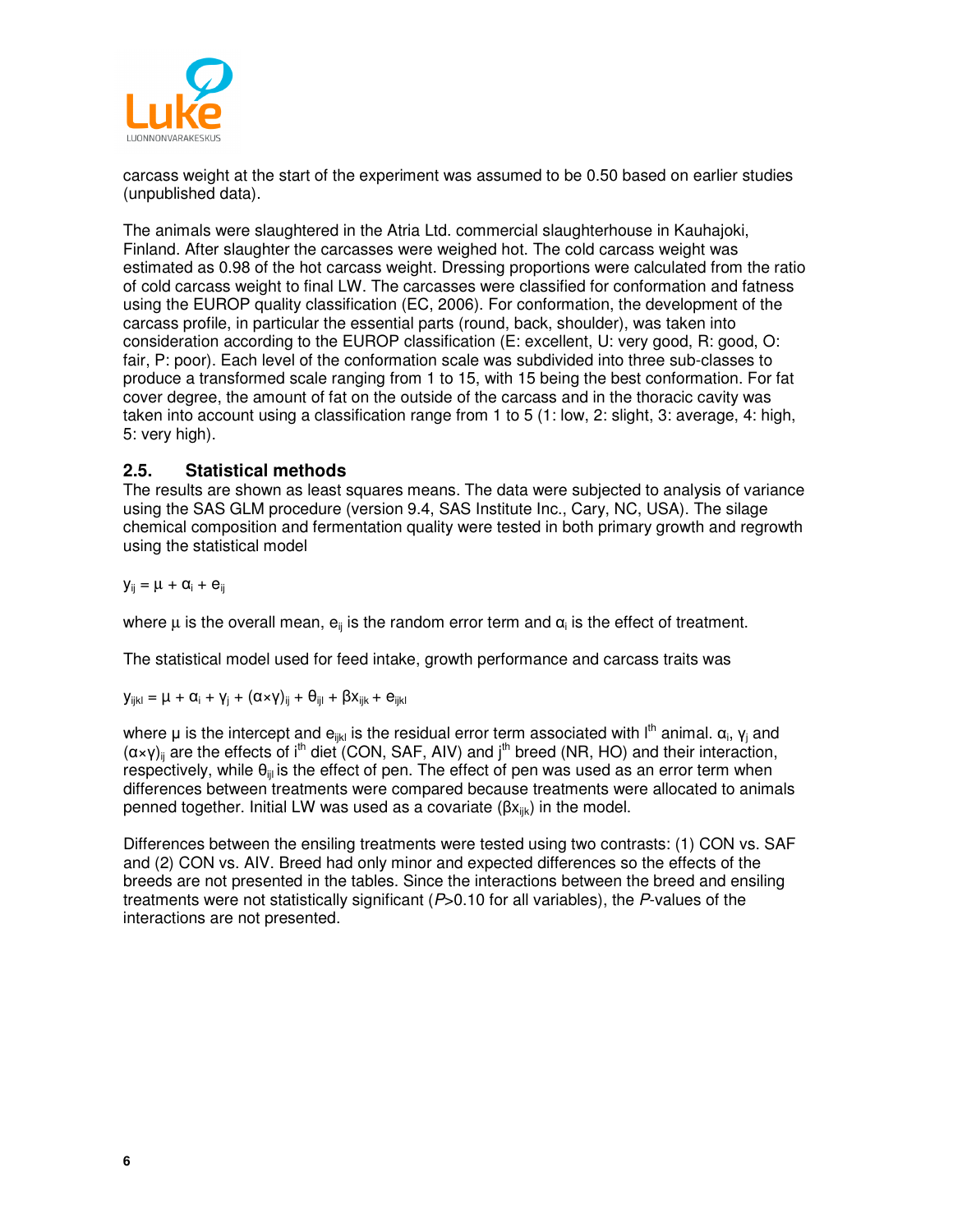

## **3. Results**

#### **3.1. Chemical composition and feeding values**

Chemical composition and fermentation quality of the silages are presented in Tables 1 and 2 (primary growth and regrowth, respectively). The herbages were wilted rapidly so relatively high average DM contents (362 and 389 g/kg for primary growth and regrowth, respectively) were achieved. There were no significant differences in DM contents among the experimental silages. Silage ME content was on average 11.18 and 9.80 MJ/kg DM and CP content 159 and 175 g/kg DM for primary growth and regrowth, respectively. There were no significant differences in the ME or CP contents among the experimental silages (Table 1 and 2). The primary growth of the AIV treatment had 13% lower ash concentration compared to the CON (P<0.01) but there was no difference in the ash content between the CON and SAF. Looking at the regrowth, there were no differences in the ash content among the experimental silages. Still, the primary growth of the AIV treatment had 4% higher silage DM intake index compared to the CON  $(P<0.01)$  but there was no difference in the silage DM intake index between the CON and SAF. Looking at the regrowth, there were no differences in the silage DM intake index among the experimental silages.

#### **3.2. Fermentation quality**

The pH of the primary growth was 4.26, on average, and there were no differences among the ensiling treatments (Table 1). The primary growth of the AIV treatment contained 33% less lactic acid ( $P<0.001$ ), 23% less ethanol ( $P<0.01$ ), 13% less ammonium N ( $P<0.01$ ) and 63% more WSC (P<0.001) compared to the CON treatment. The primary growth of the SAF contained 19 % less ethanol ( $P<0.05$ ) and tended to contain 11% less lactic acid ( $P=0.07$ ) and 19% more WSC  $(P=0.07)$  compared to the CON silage (Table 1).

The major VFA in all silages was acetic acid (Tables 1 and 2). The primary growth of the AIV treatment contained 24% less total VFA ( $P<0.01$ ) and 33% less acetic acid ( $P<0.001$ ) but more than three times more propionic acid  $(P<0.001)$  compared to the CON silage. The primary growth of the SAF contained 13 % less total VFA ( $P<0.05$ ) and tended to contain 12% less acetic acid ( $P=0.06$ ) compared to the CON. The level of butyric acid was low in all silages but, however, the primary growth of the treated treatments tended to contain less butyric acid compared to the CON (Table 1).

Looking at the regrowth, there were no differences in WSC, total VFA, acetic acid, butyric acid, ammonium N or soluble N contents among the experimental silages (Table 2). However, the pH of the SAF silage was 3% higher  $(P=0.01)$  and ethanol content 34% lower  $(P<0.05)$  compared to the CON silage. The regrowth of the AIV treatment contained 32% less lactic acid ( $P<0.05$ ), 32% less ethanol ( $P<0.05$ ) and five times more propionic acid ( $P<0.001$ ) compared to the CON.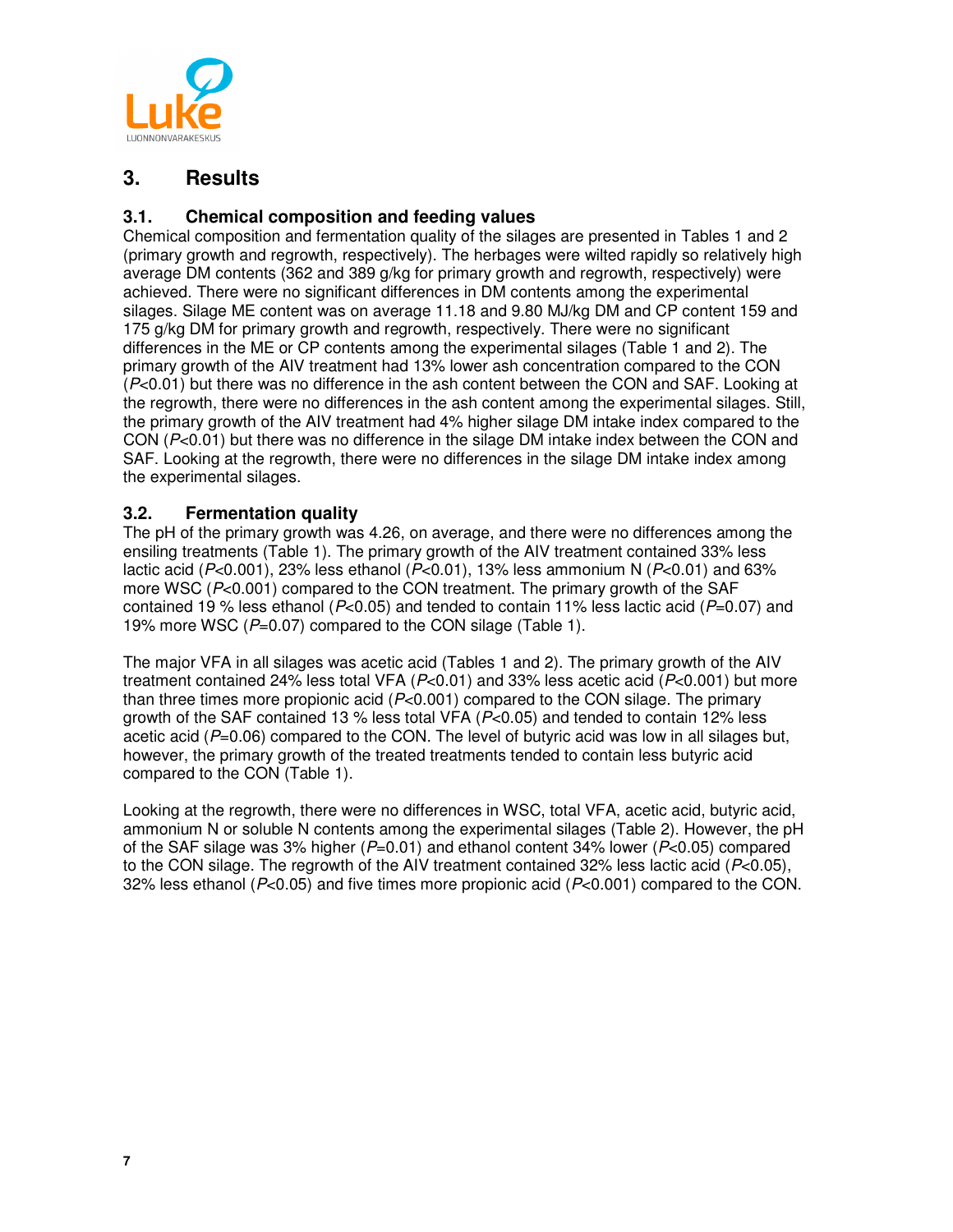

Table 1. Chemical composition and feeding values of the grass silages used during the early part of the feeding experiment (primary growth of timothy).

| Additive                                 |       |       | Control SafeSil AIV ÄSSÄ | <b>SEM</b> <sup>a</sup> | Contrasts $(P$ -values) <sup>b</sup> |         |
|------------------------------------------|-------|-------|--------------------------|-------------------------|--------------------------------------|---------|
|                                          |       |       |                          |                         |                                      | 2       |
| Number of feed samples                   | 5     | 5     | 5                        |                         |                                      |         |
| Dry matter (DM), g/kg feed               | 356   | 358   | 371                      | 7.5                     | 0.83                                 | 0.18    |
| Ash, g/kg DM                             | 67    | 64    | 58                       | 1.7                     | 0.29                                 | 0.008   |
| Crude protein, g/kg DM                   | 162   | 154   | 161                      | 7.0                     | 0.43                                 | 0.90    |
| Neutral detergent fibre, g/kg DM         | 528   | 542   | 535                      | 7.6                     | 0.23                                 | 0.51    |
| Metabolisable energy, MJ/kg DM           | 11.17 | 11.12 | 11.24                    | 0.052                   | 0.48                                 | 0.37    |
| Metabolisable protein, g/kg DM           | 88    | 87    | 88                       | 1.1                     | 0.31                                 | 0.90    |
| Protein balance in the rumen, g/kg DM    | 31    | 24    | 29                       | 5.7                     | 0.44                                 | 0.81    |
| Digestible organic matter in DM, g/kg DM | 698   | 695   | 703                      | 3.3                     | 0.48                                 | 0.37    |
| Silage DM intake index                   | 110   | 110   | 114                      | 0.6                     | 0.63                                 | 0.003   |
| Fermentation quality                     |       |       |                          |                         |                                      |         |
| pH                                       | 4.24  | 4.28  | 4.27                     | 0.024                   | 0.23                                 | 0.38    |
| Lactic acid, g/kg DM                     | 55.6  | 49.3  | 37.4                     | 2.16                    | 0.07                                 | < 0.001 |
| Formic acid, g/kg DM                     | 0.1   | 0.1   | 3.6                      | 0.38                    | 0.97                                 | < 0.001 |
| Water soluble carbohydrates, g/kg DM     | 79.4  | 94.8  | 129.5                    | 5.22                    | 0.07                                 | < 0.001 |
| Ethanol, g/kg DM                         | 8.8   | 7.1   | 6.8                      | 0.39                    | 0.02                                 | 0.007   |
| Volatile fatty acids, g/kg DM            | 14.6  | 12.7  | 11.1                     | 0.52                    | 0.04                                 | 0.002   |
| Acetic acid, g/kg DM                     | 13.5  | 11.9  | 9.1                      | 0.54                    | 0.06                                 | < 0.001 |
| Propionic acid, g/kg DM                  | 0.41  | 0.33  | 1.44                     | 0.110                   | 0.61                                 | < 0.001 |
| Butyric acid, g/kg DM                    | 0.35  | 0.30  | 0.29                     | 0.019                   | 0.07                                 | 0.06    |
| Ammonium-N, g/kg N                       | 54.8  | 52.4  | 47.5                     | 1.32                    | 0.23                                 | 0.005   |
| Soluble N, g/kg N<br>$2 - 1$             | 449   | 451   | 419                      | 19.8                    | 0.93                                 | 0.32    |

 $a<sup>a</sup>$  SEM = standard error of mean.

 $b$  Contrasts: 1 = Control vs. SafeSil, 2 = Control vs. AIV ÄSSÄ.

 Chemical composition and feeding values of barley used: DM 877 g/kg, crude protein 129 g/kg DM, metabolisable energy 13.2 MJ/kg DM, metabolisable protein 99 g/kg DM, protein balance in the rumen -19 g/kg DM.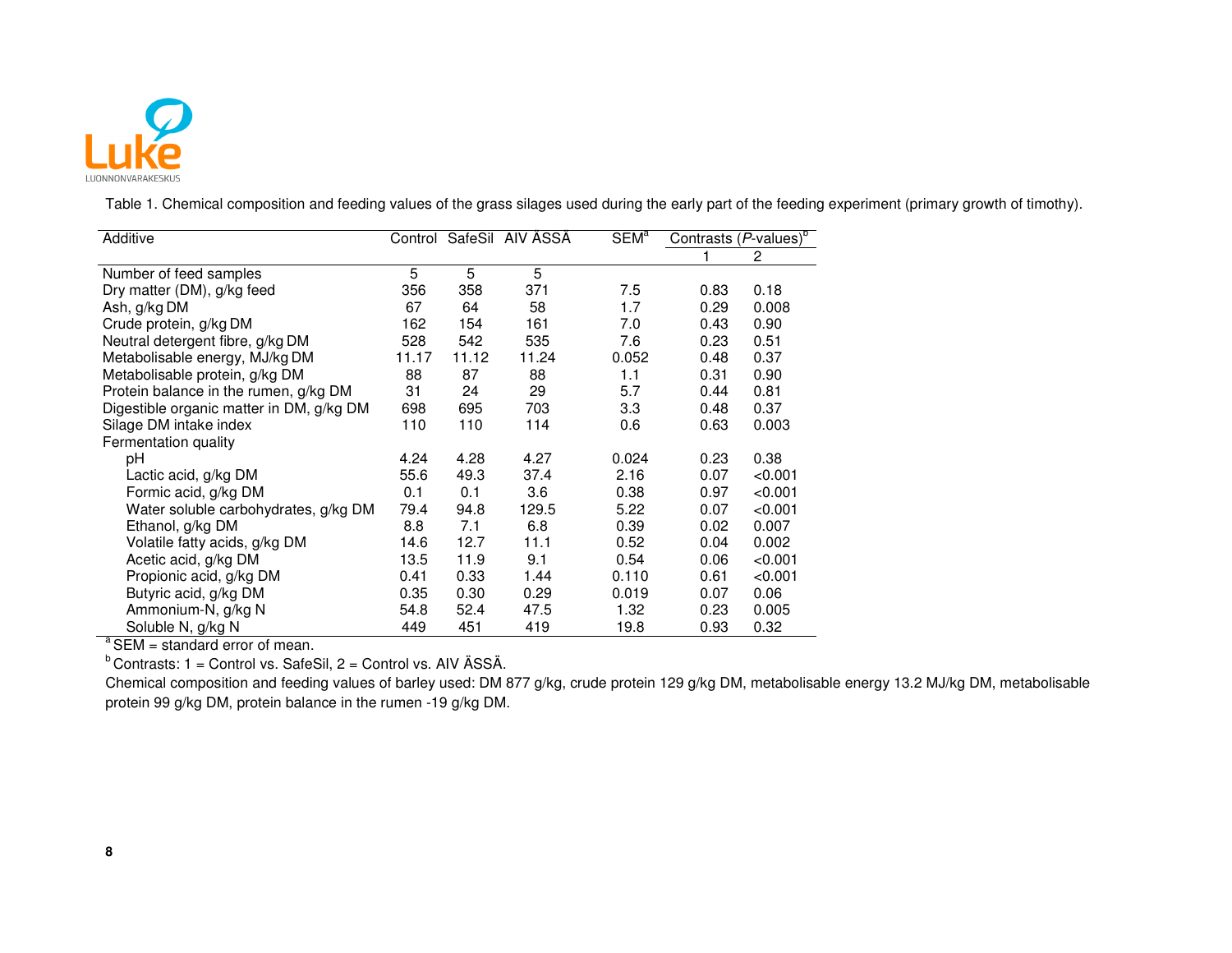

Table 2. Chemical composition and feeding values of the grass silages used during the late part of the feeding experiment (regrowth of timothy).

| Additive                                 | Control |      | SafeSil AIV ÄSSÄ | SEM <sup>a</sup> | Contrasts (P-values) <sup>b</sup> |              |
|------------------------------------------|---------|------|------------------|------------------|-----------------------------------|--------------|
|                                          |         |      |                  |                  |                                   | $\mathbf{2}$ |
| Number of feed samples                   | 4       | 4    | 4                |                  |                                   |              |
| Dry matter (DM), g/kg feed               | 390     | 399  | 378              | 20.3             | 0.77                              | 0.70         |
| Ash, g/kg DM                             | 75      | 79   | 74               | 1.9              | 0.20                              | 0.85         |
| Crude protein, g/kg DM                   | 177     | 174  | 173              | 8.0              | 0.86                              | 0.77         |
| Neutral detergent fibre, g/kg DM         | 564     | 578  | 564              | 4.0              | 0.06                              | 0.94         |
| Metabolisable energy, MJ/kg DM           | 9.88    | 9.66 | 9.87             | 0.098            | 0.16                              | 0.91         |
| Metabolisable protein, g/kg DM           | 85      | 84   | 85               | 0.6              | 0.13                              | 0.99         |
| Protein balance in the rumen, g/kg DM    | 51      | 51   | 47               | 7.6              | 0.96                              | 0.72         |
| Digestible organic matter in DM, g/kg DM | 618     | 604  | 617              | 6.1              | 0.16                              | 0.91         |
| Silage DM intake index                   | 95      | 93   | 97               | 2.0              | 0.51                              | 0.56         |
| Fermentation quality                     |         |      |                  |                  |                                   |              |
| pH                                       | 4.59    | 4.74 | 4.52             | 0.028            | 0.01                              | 0.11         |
| Lactic acid, g/kg DM                     | 39.8    | 33.1 | 27.2             | 3.47             | 0.22                              | 0.04         |
| Formic acid, g/kg DM                     | 0.1     | 0.1  | 5.4              | 0.41             | 0.83                              | < 0.001      |
| Water soluble carbohydrates, g/kg DM     | 53.5    | 53.7 | 73.3             | 9.70             | 0.99                              | 0.20         |
| Ethanol, g/kg DM                         | 3.8     | 2.5  | 2.6              | 0.30             | 0.02                              | 0.03         |
| Volatile fatty acids, g/kg DM            | 14.5    | 15.7 | 10.9             | 2.60             | 0.75                              | 0.36         |
| Acetic acid, g/kg DM                     | 13.5    | 14.7 | 8.3              | 2.57             | 0.74                              | 0.21         |
| Propionic acid, g/kg DM                  | 0.39    | 0.42 | 1.92             | 0.105            | 0.87                              | < 0.001      |
| Butyric acid, g/kg DM                    | 0.36    | 0.29 | 0.34             | 0.026            | 0.12                              | 0.75         |
| Ammonium-N, g/kg N                       | 66.2    | 71.2 | 56.6             | 7.79             | 0.67                              | 0.41         |
| Soluble N, g/kg N<br>$2 - 1$             | 381     | 349  | 371              | 52.2             | 0.69                              | 0.90         |

 $a<sup>a</sup>$  SEM = standard error of mean.

 $b$  Contrasts: 1 = Control vs. SafeSil, 2 = Control vs. AIV ÄSSÄ.

 Chemical composition and feeding values of barley used: DM 888 g/kg, crude protein 115 g/kg DM, metabolisable energy 13.2 MJ/kg DM, metabolisable protein 97 g/kg DM, protein balance in the rumen -31 g/kg DM.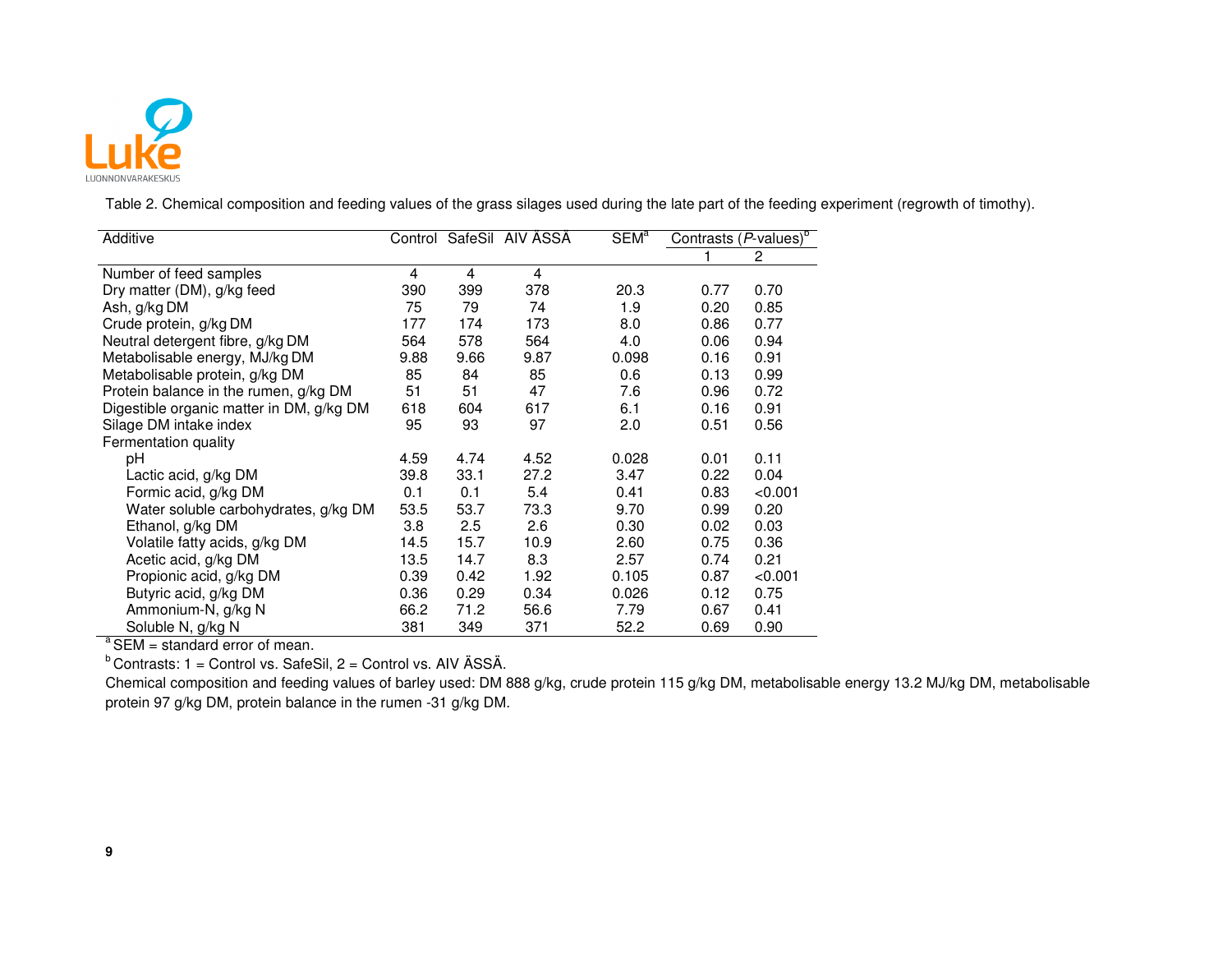

Table 3. Feed and nutrient intake of the bulls fed different total mixed rations.

|                                                          | Diet <sup>a</sup> |         |       | <b>SEM</b> <sup>b</sup>  | Contrasts $(P$ -values) <sup>c</sup> |                         |
|----------------------------------------------------------|-------------------|---------|-------|--------------------------|--------------------------------------|-------------------------|
|                                                          | Control           | SafeSil | Ässä  |                          | 1                                    | $\overline{\mathbf{c}}$ |
| Number of observations                                   | 30                | 28      | 29    | $\overline{\phantom{a}}$ |                                      |                         |
| Dry matter (DM) intake, kg/d                             |                   |         |       |                          |                                      |                         |
| Early part, 135 days (primary growth of timothy)         | 9.51              | 9.03    | 8.76  | 0.136                    | 0.02                                 | < 0.001                 |
| Late part, 124 days (regrowth of timothy)                | 10.74             | 11.38   | 11.26 | 0.317                    | 0.15                                 | 0.24                    |
| Total experimental period, 259 days                      | 9.92              | 10.14   | 9.59  | 0.332                    | 0.62                                 | 0.47                    |
| DM intake, g/metabolic live weight (LW <sup>0.75</sup> ) |                   |         |       |                          |                                      |                         |
| Early part                                               | 107               | 102     | 100   | 1.3                      | 0.005                                | < 0.001                 |
| Late part                                                | 91                | 98      | 97    | 2.6                      | 0.08                                 | 0.09                    |
| Total experimental period                                | 99                | 101     | 97    | 3.2                      | 0.62                                 | 0.62                    |
| Nutrient intake                                          |                   |         |       |                          |                                      |                         |
| Early part                                               |                   |         |       |                          |                                      |                         |
| Metabolisable energy, MJ/d                               | 114               | 108     | 106   | 1.6                      | 0.009                                | < 0.001                 |
| Crude protein, g/d                                       | 1412              | 1297    | 1292  | 19.9                     | < 0.001                              | < 0.001                 |
| Metabolisable protein, g/d                               | 883               | 829     | 813   | 12.6                     | 0.003                                | < 0.001                 |
| Late part                                                |                   |         |       |                          |                                      |                         |
| Metabolisable energy, MJ/d                               | 121               | 127     | 127   | 3.6                      | 0.24                                 | 0.23                    |
| Crude protein, g/d                                       | 1636              | 1720    | 1685  | 48.1                     | 0.21                                 | 0.46                    |
| Metabolisable protein, g/d                               | 968               | 1017    | 1015  | 28.5                     | 0.22                                 | 0.24                    |
| Total experimental period                                |                   |         |       |                          |                                      |                         |
| Metabolisable energy, MJ/d                               | 115               | 117     | 112   | 3.9                      | 0.77                                 | 0.46                    |
| Crude protein, g/d                                       | 1491              | 1496    | 1426  | 49.6                     | 0.95                                 | 0.34                    |
| Metabolisable protein, g/d                               | 907               | 918     | 877   | 30.3                     | 0.80                                 | 0.46                    |

Metabolisable protein, g/d<br>
<sup>a</sup> Diets: Control = timothy silage without additive (600 g/kg DM) + rolled barley (400 g/kg DM), Safesil = timothy silage with Safesil (600 g/kg DM) + rolled barley<br>(400 g/kg DM), Ässä = timot

 $c$  Contrasts: 1 = Control vs. SafeSil, 2 = Control vs. Ässä.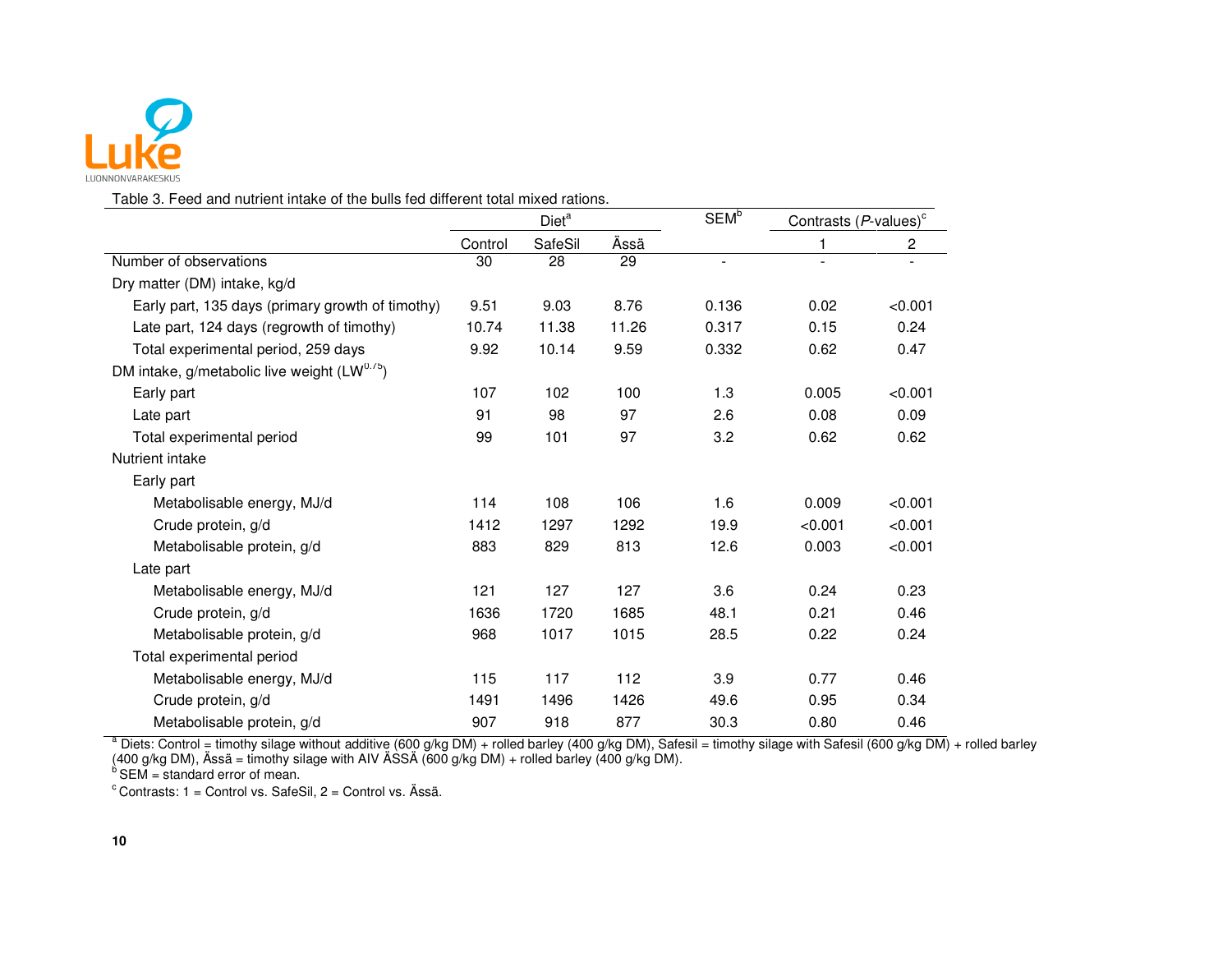

Table 4. Growth performance and feed conversion rate of the bulls fed different total mixed rations.

|                                        |         | Diet <sup>a</sup> |       | <b>SEM</b> <sup>b</sup> | Contrasts $(P$ -values) $\circ$ |       |
|----------------------------------------|---------|-------------------|-------|-------------------------|---------------------------------|-------|
|                                        | Control | SafeSil           | Ässä  |                         | 1                               | 2     |
| Number of observations                 | 30      | 28                | 29    | ä,                      | $\overline{\phantom{a}}$        |       |
| Live weight gain, g/d                  |         |                   |       |                         |                                 |       |
| Early part (primary growth of timothy) | 1601    | 1490              | 1524  | 30.7                    | 0.01                            | 0.07  |
| Late part (regrowth of timothy)        | 1185    | 1167              | 1130  | 26.4                    | 0.62                            | 0.14  |
| Total experimental period              | 1408    | 1340              | 1341  | 24.7                    | 0.054                           | 0.054 |
| Carcass gain, g/d                      | 747     | 736               | 741   | 15.6                    | 0.60                            | 0.78  |
| Feed conversion rate                   |         |                   |       |                         |                                 |       |
| Early part                             |         |                   |       |                         |                                 |       |
| Kg dry matter/kg live weight gain      | 5.94    | 6.06              | 5.75  | 0.126                   | 0.50                            | 0.16  |
| MJ/kg live weight gain                 | 71.5    | 72.6              | 69.2  | 1.51                    | 0.63                            | 0.17  |
| g CP/kg live weight gain               | 882     | 870               | 848   | 18.4                    | 0.48                            | 0.09  |
| Late part                              |         |                   |       |                         |                                 |       |
| Kg dry matter/kg live weight gain      | 9.06    | 9.75              | 9.96  | 0.351                   | 0.37                            | 0.17  |
| MJ/kg live weight gain                 | 102.0   | 108.6             | 112.2 | 3.95                    | 0.49                            | 0.16  |
| g CP/kg live weight gain               | 1381    | 1474              | 1491  | 53.2                    | 0.46                            | 0.30  |
| Total experimental period              |         |                   |       |                         |                                 |       |
| Kg dry matter/kg live weight gain      | 7.05    | 7.57              | 7.15  | 0.256                   | 0.18                            | 0.87  |
| MJ/kg live weight gain                 | 81.7    | 87.3              | 83.5  | 2.97                    | 0.25                            | 0.87  |
| g CP/kg live weight gain               | 1059    | 1116              | 1063  | 38.1                    | 0.35                            | 0.95  |
| Kg dry matter/kg carcass gain          | 13.28   | 13.78             | 12.94 | 0.488                   | 0.57                            | 0.45  |
| MJ/kg carcass gain                     | 153.9   | 159.0             | 151.1 | 5.67                    | 0.70                            | 0.45  |
| g CP/ kg carcass gain                  | 1996    | 2033              | 1924  | 72.8                    | 0.86                            | 0.33  |

g CP/ kg carcass gain and the unity of the distribution of the distribution of the distribution of the distribution of the distribution of the distribution of the distribution of the distribution of the distribution of the

 $c$  Contrasts: 1 = Control vs. SafeSil, 2 = Control vs. Ässä.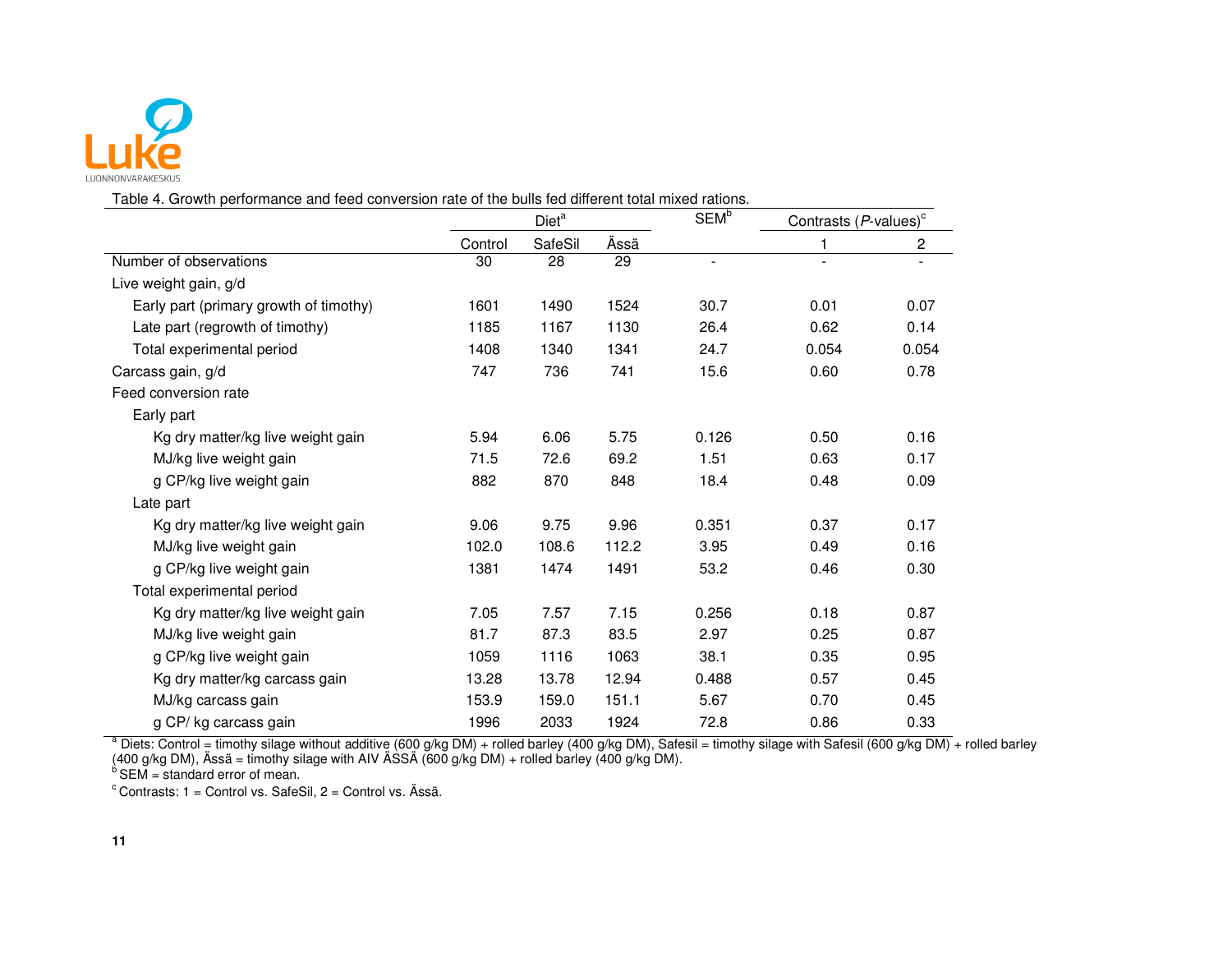

#### Table 5. Live weights and carcass characteristics of the bulls fed different total mixed rations.

|                                                   | Diet <sup>a</sup> |         | SEM <sup>b</sup> | Contrasts $(P$ -values) <sup>c</sup> |       |              |
|---------------------------------------------------|-------------------|---------|------------------|--------------------------------------|-------|--------------|
|                                                   | Control           | SafeSil | Assä             |                                      |       | $\mathbf{2}$ |
| Number of observations                            | 30                | 28      | 29               |                                      |       |              |
| Live weight, kg                                   |                   |         |                  |                                      |       |              |
| Initial live weight                               | 287               | 295     | 290              | 2.4                                  | 0.17  | 0.57         |
| Middle live weight (after 135 days)               | 503               | 496     | 496              | 4.6                                  | 0.24  | 0.21         |
| Final live weight                                 | 650               | 641     | 636              | 6.7                                  | 0.30  | 0.12         |
| Slaughter age, d                                  | 508               | 511     | 509              | 1.7                                  | 0.24  | 0.76         |
| Carcass characteristics                           |                   |         |                  |                                      |       |              |
| Carcass weight, kg                                | 336               | 336     | 333              | 4.1                                  | 0.91  | 0.57         |
| Dressing proportion, g/kg                         | 517               | 524     | 524              | 2.9                                  | 0.09  | 0.07         |
| Conformation, EUROP                               | 4.77              | 5.11    | 5.00             | 0.093                                | 0.007 | 0.05         |
| Fat score, EUROP                                  | 2.60              | 2.43    | 2.38             | 0.102                                | 0.21  | 0.11         |
| Value, $\epsilon$ /kg (without a value-added tax) | 3.08              | 3.14    | 3.15             | 0.029                                | 0.09  | 0.08         |

Value, €/kg (without a value-added tax)  $3.08$   $3.14$   $3.15$   $0.029$   $0.09$   $0.08$ <br>
a Diets: Control = timothy silage without additive (600 g/kg DM) + rolled barley (400 g/kg DM), Safesil = timothy silage with Safesil (6

 $c$  Contrasts: 1 = Control vs. SafeSil, 2 = Control vs. Ässä.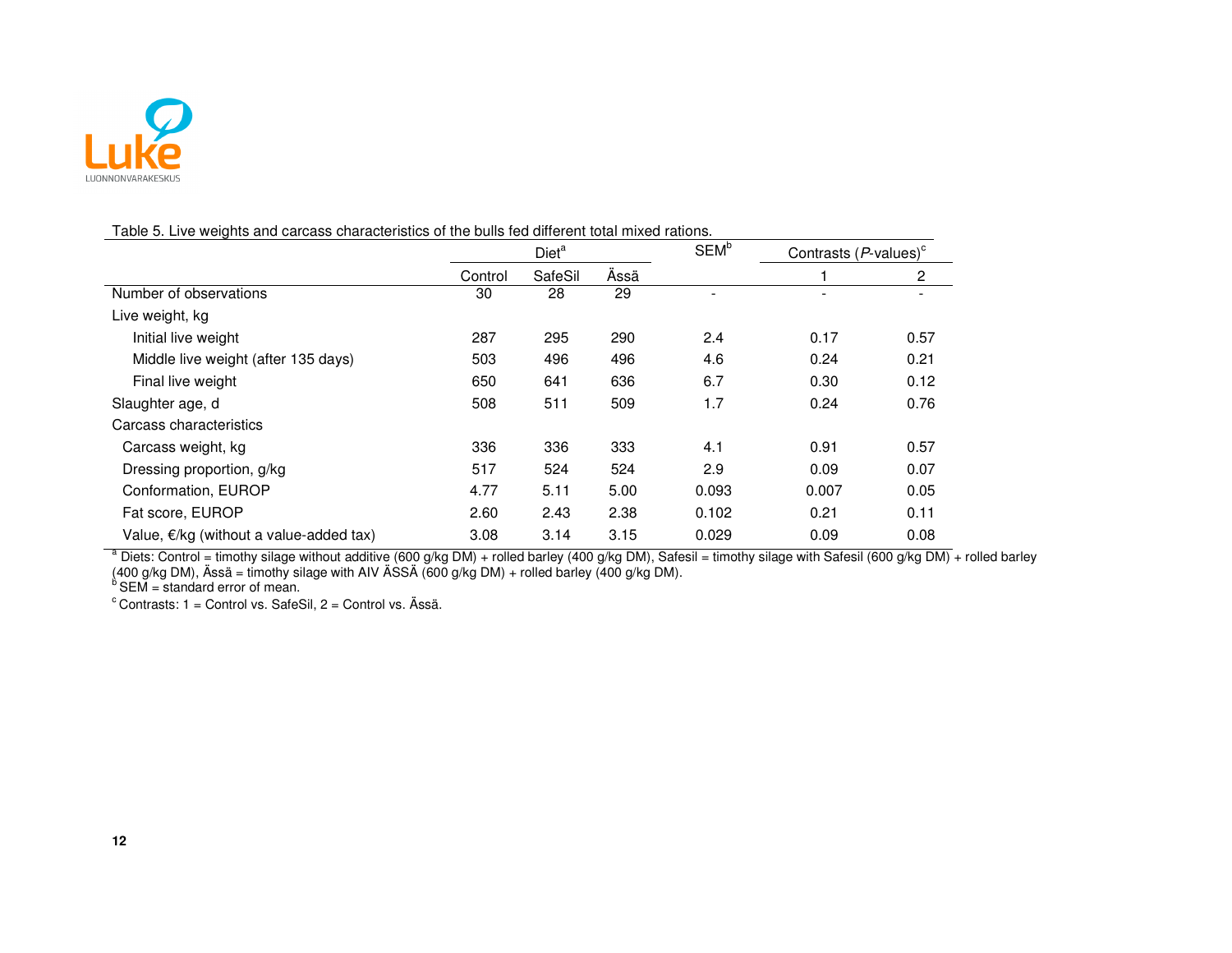

#### **3.3. Feed and nutrient intake**

The feeding experiment lasted in total 259 days. During the early (135 days) and late (124 days) part of the feeding experiment the primary growth and regrowth of timothy was used, respectively.

Ensiling treatments affected intake parameters (Table 3). During the early part of the experiment total DM intake of the CON bulls was 5.3 % higher ( $P<0.05$ ) than that of the SAF bulls and 8.6% higher (P<0.001) than that of the AIV bulls. Further, DM intake per metabolic LW  $(LW<sup>0.75</sup>)$  was 5 and 7% higher in the bulls fed the CON silage compared to the SAF and AIV bulls, respectively. Energy intake was 5.6% (P<0.01), CP intake 8.9% (P<0.001) and MP intake 6.5 % (P<0.01) higher in the CON bulls compared to the SAF bulls. Respectively, ME, CP and MP intakes were 7.5, 9.3 and 8.6% higher in the CON bulls compared to the AIV bulls during the early part of the experiment.

During the late part of the feeding experiment when regrowth silage was fed, there were no treatment differences in total DM intake (on average 11.1 kg DM/d). However, DM intake per metabolic LW tended to be higher in the bulls fed treated silages compared to the CON bulls. There were no treatment differences in ME, CP or MP intakes during the late part of the experiment.

During the total experimental period, the average DM, ME and CP intakes were 9.88 g/kg DM, 115 MJ/d and 1680 g/d, respectively. There were no significant treatment differences among the treatments.

#### **3.4. Growth performance, feed conversion and carcass characteristics**

During the early part of the experiment the LWG of the CON bulls was 7.4% higher ( $P=0.01$ ) than that of the SAF bulls and tended to be 5.1% higher  $(P=0.07)$  than that of the AIV bulls. There were no treatment differences in the LWG during the late part of the experiment (Table 4). During the total experimental period the LWG of the CON bulls tended to be 5.1% higher  $(P=0.054)$  compared to the bulls fed treated silages. The carcass gain of the bulls was 741 g/d. on average, and there were no differences among treatments. There were no differences in feed, energy or CP conversion rates among the treatments (Table 4).

The slaughter age and final LW of the bulls were on average 509 days and 642 kg, respectively (Table 5). There were no treatment differences in the slaughter age or final LW. The average carcass weight of the bulls was 335 kg and there was no difference among treatments. Dressing proportion of the SAF and AIV bulls tended to be 1.4% higher (P<0.10) compared to the CON bulls. Carcass conformation score of the SAF and AIV bulls was 7.1 and 4.8 % higher, respectively, compared to the CON bulls. There were no differences in carcass fat score among the treatments (Table 5). The value of the carcasses  $(\epsilon/\kappa q)$  consists of the carcass weight, conformation score and possible fat penalties. In the present study, the carcass value of the SAF and AIV bulls tended to be 1.9 and 2.3% higher compared to the CON bulls ( $P<0.10$ ).

### **4. Discussion**

In the present experiment, the CON silages were of relatively good quality which is in line with Heikkilä et al. (2010) who concluded that wilting grass to DM content of 300 g/kg supports achievement of good fermentation quality even without additives. Also Seppälä et al. (2016) stated that for high DM silages the benefits for using additives were not quite clear. However, despite the wilting, both the SAF and AIV tended to be capable of improving fermentation quality in some respects in the present study. The SAF treatment seemed to affect mostly the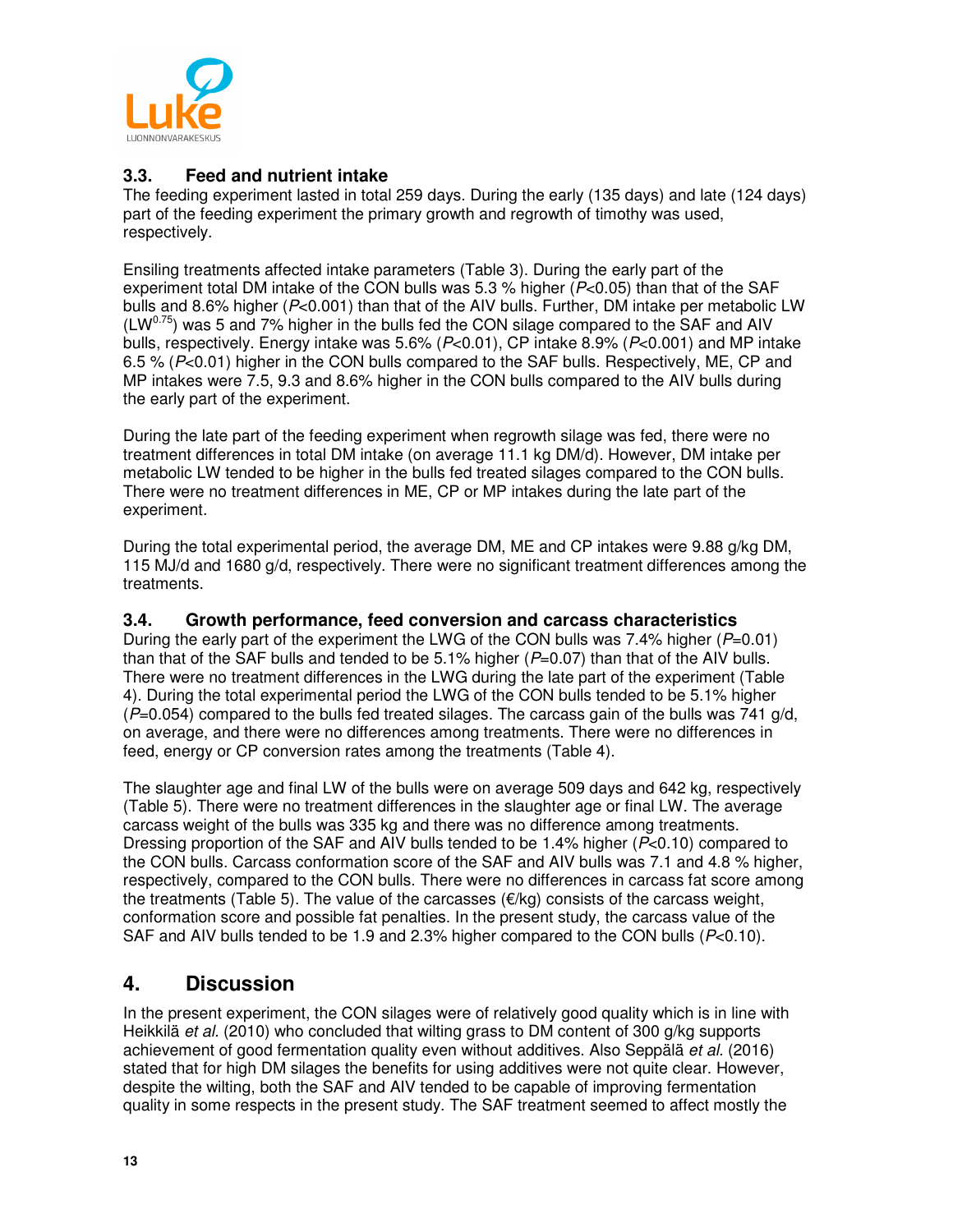

ethanol content of the silages. More positive effects on silage quality parameters with the same SAF treatment were detected by Knicky and Spörndly (2009, 2011). The observations by Knicky and Spörndly (2009) indicated that a mixture of sodium benzoate, potassium sorbate and sodium nitrate efficiently improves silage quality for crops with both high and low DM content.

Formic acid is classified as an inhibitor of fermentation (Kung et al., 2003). Huhtanen et al. (2013) concluded that a high application rate of formic acid restricts fermentation resulting in lower content of total acids (lactic acid plus VFA) and ammonia N, and higher content of residual WSC in silage as compared with extensively fermented untreated silage. This is in line with the present experiment, and especially looking at the primary growth. Also Seppälä et al. (2016) observed that the total amount of fermentation acids (lactic acid plus VFA) was lower in acid-treated silages compared to untreated silage. However, this was observed only in the low DM (217–230 g DM/kg) and not in the high DM (504–543 g DM/kg) silages (Seppälä et al., 2016). The formic acid based additive used in the present study included also propionic acid, and therefore the AIV silages included more propionic acid compared to the CON silages.

The explanation for the decreasing feed intake of the bulls fed with treated silages during the early part of the feeding experiment is unclear. Although the primary growth of the AIV treatment had higher DM intake index compared to the CON silage, the total DMI of the CON bulls was clearly higher compared to the AIV bulls. Theoretically, the higher propionic acid concentration of the AIV silage could partly explain lower DMI. Huuskonen et al. (2013) observed that the concentration of propionic acid in silage had a much stronger influence on silage DMI than other VFAs when modelling factors affecting voluntary feed intake of growing cattle. This is in agreement also with studies in dairy cows (Huhtanen et al., 2002) and growing cattle (Krizsan and Randby, 2007). However, it seems more likely that these earlier results describe the process of secondary fermentation rather than indicating a causal effect of propionic acid on DM intake (Krizsan and Randby, 2007), and also Huhtanen et al., (2002) considered it improbable that the small concentrations of propionic acid found in silage would directly influence intake. In addition, there was no corresponding difference in intake during the late part of the feeding experiment although also the AIV silage from the regrowth had a higher propionic acid concentration compared to the CON silage.

During the total experimental period there were no differences in feed intake between the untreated and treated treatments. This disagrees with findings of O'Kiely and Moloney (1994) and Agnew and Carson (2000). Agnew and Carson (2000) concluded that the additive treatment increased silage DM intake of steers by 21% compared with untreated silage. Distinctions between the present study and those earlier observations can be due to differences in silage DM content. The low DM silages (167–230 g DM/kg) were used in the experiments reported by O'Kiely and Moloney (1994) and Agnew and Carson (2000), and therefore additive treatments clearly improved fermentation quality of the studied silages. Earlier, Parker and Crawshaw (1982), in summarizing 22 experiments, observed a 16% increase in silage DM intake in response to formic acid when silage made without additive preserved badly while there was no benefit from formic acid when the control silage was well fermented.

Higher daily DM intake of the CON bulls during the early part of the experiment compared to the SAF and AIV bulls was reflected also as larger daily ME and nutrient intake. Observed difference in ME intake is probably a crucial explanation for the improved live weigh gain of the CON bulls compared to the bulls fed with the treated silages. Based on the meta-analysis of feeding experiments, Huuskonen and Huhtanen (2015) found that energy intake is clearly the most important variable affecting LWG of growing cattle.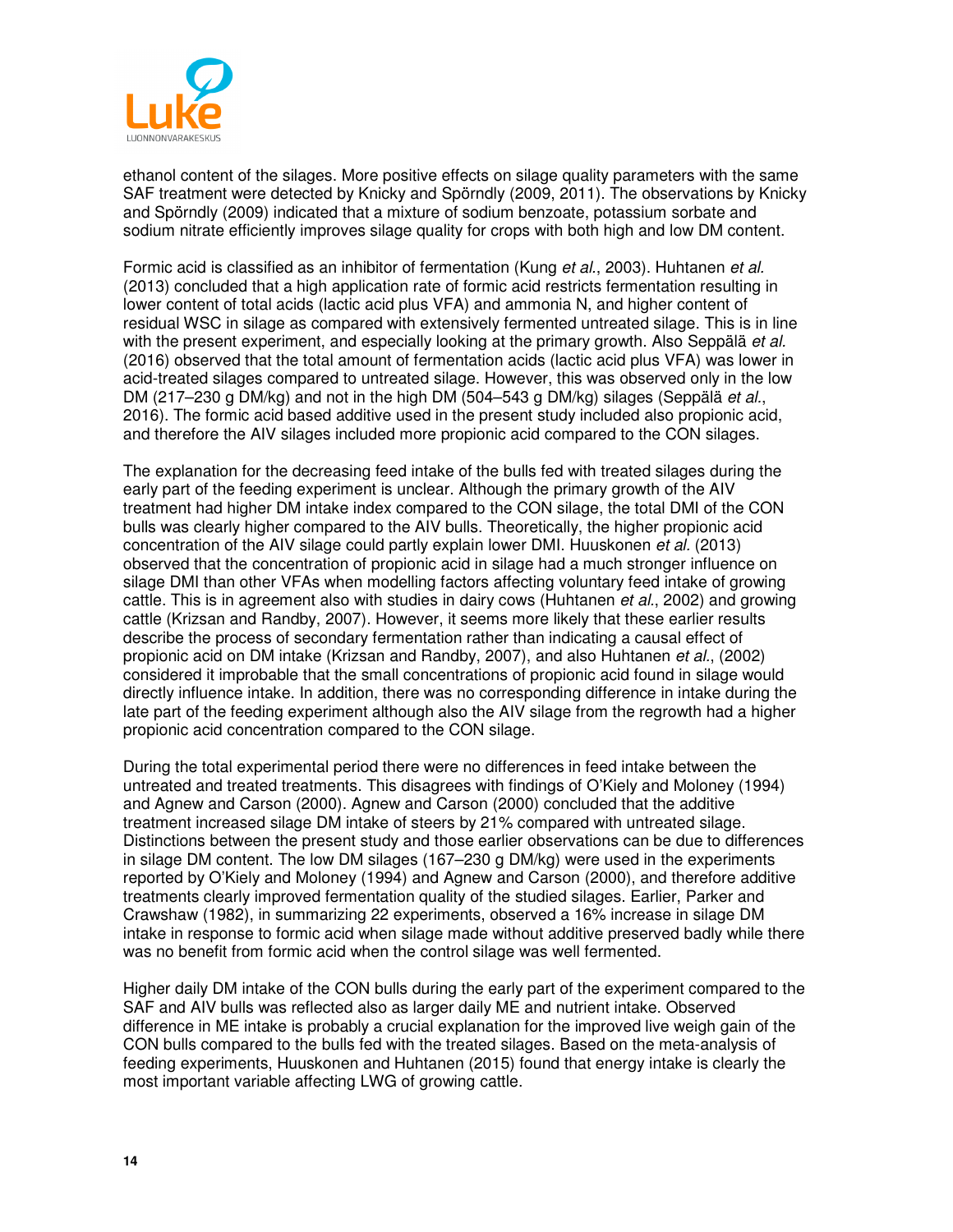

In spite of the slightly improved LWG of the CON bulls, there were no differences in the carcass gain among treatments because the dressing proportion of the SAF and AIV bulls tended to be higher compared to the CON bulls. Previous results comparing untreated and treated silages in the diets of growing cattle are slightly conflicting. Agnew and Carson (2000) reported that additive treatment increased LWG and carcass gain when cattle received no concentrate supplementation. However, there was no increase in carcass gain with supplement levels above 1.5 kg/d, even though silage DM intake was increased by the additive at each level of concentrate supplementation. O'Kiely and Moloney (1994) observed that both additives used in the experiment 1 (formic acid and acid-complex) increased silage DM intake and daily LWG. However, in their experiment 2, additives had no significant effects on overall LWG. Distinctions between the present study and earlier observations can be due to, for example, differences in silages DM content, fermentation quality and concentrate feeding strategies used. In some previous experiments the reported values of silage fermentation indicate that those silages were both extensively and poorly fermented in contrast to the present study. In addition, silages were often fed as sole feeds or with clearly lower concentrate allowances compared to the present experiment. The significance of silage fermentation quality is highlighted if it is fed as a sole feed.

Due to the improved carcass conformation score of the SAF and AIV bulls, also the carcass value of these bulls tended to be higher compared to the CON bulls. Also Agnew and Carson (2000) reported that animals offered the additive-treated silage had a higher conformation grade than those offered the untreated silages. However, that observation by Agnew and Carson (2000) was probably due to higher carcass weight of the animals offered the treated silage because, in general, carcass conformation improves with higher carcass weight (Kempster et al., 1988; Keane and Allen, 1998). Contrary to the present experiment, O'Kiely and Moloney (1994) observed no effects of additive treatment on carcass conformation score when animals were slaughtered without differences in carcass weights.

## **5. Conclusions**

Both SAF and AIV were capable of improving silage fermentation quality in some respects in the present study. Contrary to the hypothesis, the use of additives did not increase feed intake of the bulls. There were no differences in carcass gain or feed conversion rates among the treatments. However, due to the improved carcass conformation score of the SAF and AIV bulls, the carcass value of these bulls tended to be higher compared to the CON bulls.

## **6. References**

AGNEW R.E. and CARSON M.T. (2000) The effect of a silage additive and level of concentrate supplementation on silage intake, animal performance and carcass characteristics of finishing beef cattle. Grass and Forage Science, **55**, 114–124.

AOAC (1990) Official methods of analysis. Arlington, VA: Association of Official Analytical Chemists, Inc., 1298 p. ISBN 0-935584-42-0.

CUSHNAHAN A. and MAYNE C.S. (1995) Effects of ensilage of grass on performance and nutrient utilization by dairy cattle. 1. Food intake and milk production. Animal Science, **60**, 337–345.

DEVRIES T. J., VON KEYSERLINGK M.A.G., WEARY D.M. and BEAUCHEMIN K.A. (2003) Technical note: Validation of a system for monitoring feeding behavior of dairy cows. Journal of Dairy Science, **86**, 3571– 3574.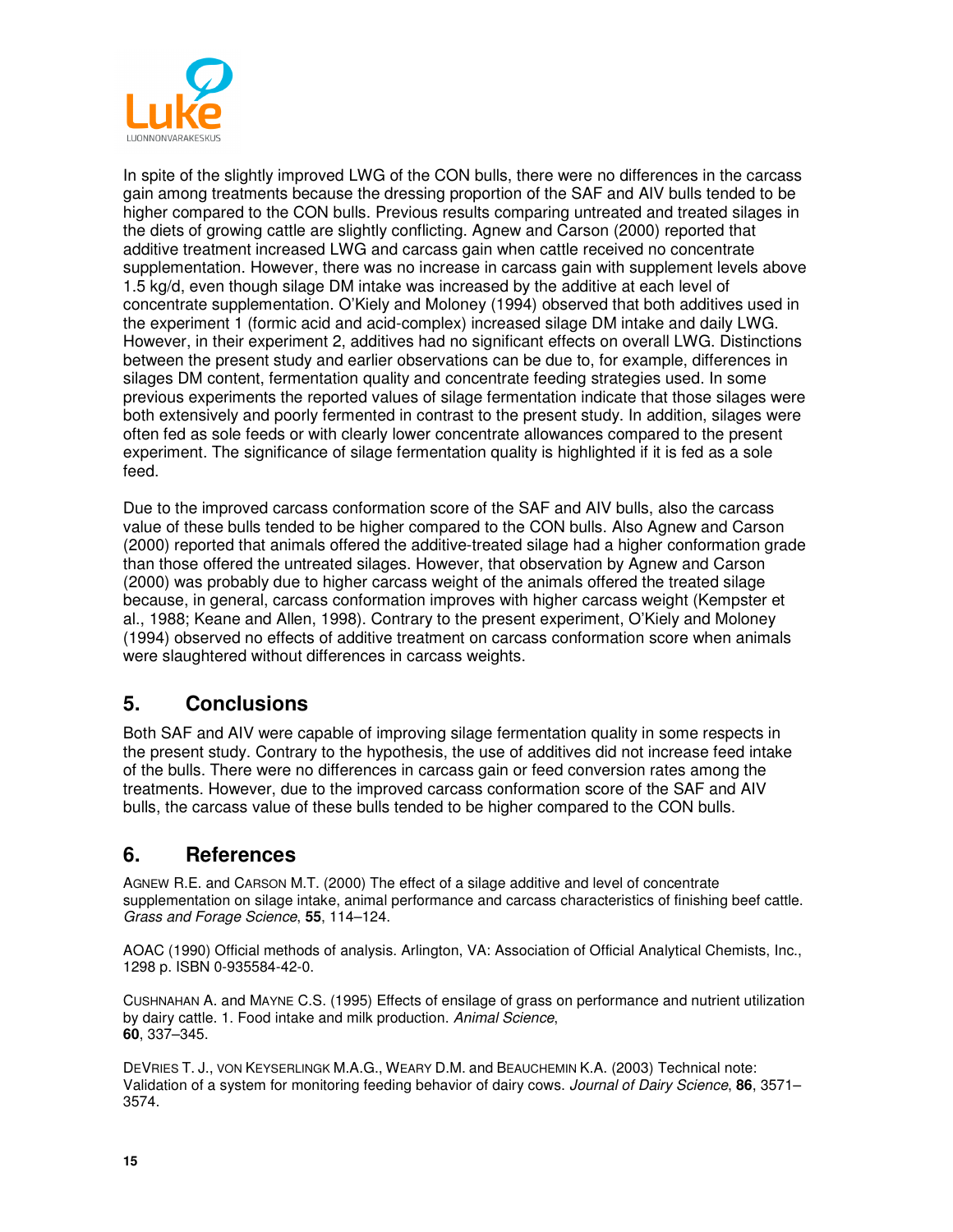

EC (2006) Council Regulation (EC) No 1183/2006 of 24 July 2006 concerning the Community scale for the classification of carcasses of adult bovine animals. Official Journal of the European Union, **L 214**, 1– 6.

HAACKER K., BLOCK H.J. and WEISSBACH F. (1983) Zur kolorimetrischen Milchsäurebestimmung in Silagen mit p-Hydroxydiphenyl. [On the colorimetric determination of lactic acid in silages with phydroxydiphenyl]. Archiv für Tierernährung, **33**, 505–512.

HEIKKILÄ T. SAARISALO E. TAIMISTO A-M and JAAKKOLA S. (2010) Effects of dry matter and additive on wilted bale silage quality and milk production. In: Schnyder H et al. (eds) Proceedings of the 23th General Meeting of the European Grassland Federation, Kiel Germany. Grassland Science in Europe, **15**, 500– 502.

HEIKKILÄ T. TOIVONEN V. and TUPASELA T. (1997) Effect of additives on big bale silage quality and milk production. In: van Arendonk J.A.M (ed) Book of Abstracts of the 48th Annual Meeting of the European Association of Animal Production, Vienna, Austria: Wageningen Pers. p. 119.

HUHTANEN P.J., BLAUWIEKEL R. and SAASTAMOINEN I. (1998) Effects of intraruminal infusions of propionate and butyrate with two different protein supplements on milk production and blood metabolites in dairy cows receiving grass silage based diet. Journal of the Science of Food and Agriculture, **77**, 213–222.

HUHTANEN P., JAAKKOLA S. and NOUSIAINEN J. (2013) An overview of silage research in Finland: from ensiling innovation to advances in dairy cow feeding. Agricultural and Food Science, **22**, 35–56.

HUHTANEN P., KHALILI H., NOUSIAINEN J.I., RINNE M., JAAKKOLA S., HEIKKILÄ T. and NOUSIAINEN J. (2002) Prediction of the relative intake potential of grass silage by dairy cows. Livestock Production Science, **73**, 111–130.

HUHTANEN P., NOUSIAINEN J., KHALILI H., JAAKKOLA S. and HEIKKILÄ T. (2003) Relationships between silage fermentation characteristics and milk production parameters: analyses of literature data. Livestock Production Science, **81**, 57–73.

HUHTANEN P., NOUSIAINEN J. and RINNE M. (2006) Recent developments in forage evaluation with special reference to practical applications. Agricultural and Food Science, **15**, 293–323.

HUHTANEN P., RINNE M. and NOUSIAINEN J. (2007) Evaluation of the factors affecting silage intake of dairy cows; a revision of the relative silage dry matter intake index. Animal, **1**, 758–770.

HUIDA L., VÄÄTÄINEN H. and LAMPILA M. (1986) Comparison of dry matter contents in grass silage as determined by oven drying and gas chromatographic water analysis. Annales Agriculturae Fenniae, **25**, 215–230.

HUUSKONEN A. (2014) A comparison of Nordic Red, Holstein-Friesian and Finnish native cattle bulls for beef production and carcass traits. Agricultural and Food Science, **23**, 159–164.

HUUSKONEN A. and HUHTANEN, P. (2015) The development of a model to predict weight gain of growing cattle fed grass silage-based diets. Animal, **9**, 1329–1340.

HUUSKONEN A., HUHTANEN P. and JOKI-TOKOLA E. (2013) The development of a model to predict feed intake by growing cattle. Livestock Science, **158**, 74–83.

KEANE M.G. and ALLEN P. (2002) A comparison of Friesian-Holstein, Piemontese × Friesian-Holstein and Romagnola × Friesian-Holstein steers for beef production and carcass traits. Livestock Production Science, **78**, 143–158.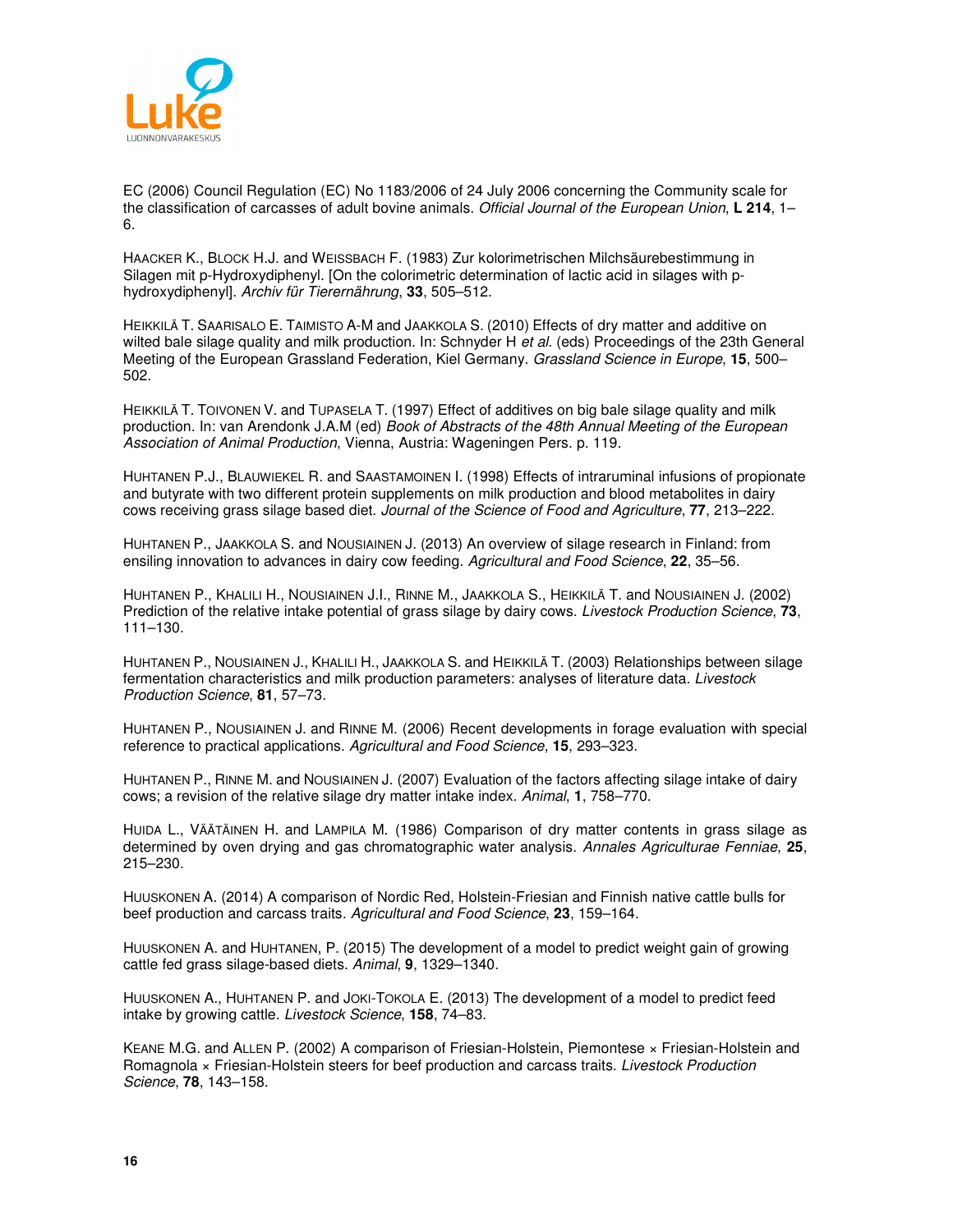

KEMPSTER A.J., COOK G.L. and SOUTHGATE J.R. (1988) Evaluation of British Friesian, Canadian Holstein and beef breed x British Friesian steers slaughtered over a commercial range of fatness from 16-month and 24-month beef production systems. 2. Carcass characteristics, and rate and efficiency of lean gain. Animal Production, **46**, 365–378.

KNICKY M. and SPÖRNDLY R. (2009) Sodium benzoate, potassium sorbate and sodium nitrite as silage additives. Journal of the Science of Food and Agriculture, **89**, 2659–2667.

KNICKY M. and SPÖRNDLY R. (2011) The ensiling capability of a mixture of sodium benzoate, potassium sorbate, and sodium nitrite. Journal of Dairy Science, **94**, 824–831.

KRIZSAN S. and RANDBY Å.T. (2007) The effect of fermentation quality on the voluntary intake of grass silage by growing cattle fed silage as the sole feed. Journal of Animal Science, **85**, 984–996.

KUNG L. JR. and MUCK R.E. (1997) Animal response to silage additives. Proceedings of the Silage: field to feed bunk. NRAES-99. North American conference, Hershey, Pennsylvania February 11–13, 1997. Northeast Regional Agricultural Engineering Service, Cooperative Extension, Ithaca, New York, USA pp. 200–210.

KUNG L., STOKES M.R. and LIN C.J. (2003) Silage additives. In: Buxton D.R., Muck R.E. and Harrison J.H., (eds) Silage Science and Technology. pp. 305–360. Madison, WI, USA: Agronomy Publication No 42, American Society of Agronomy.

Luke (2016) Feed Tables and Nutrient Requirements. Helsinki, Finland: Natural Resources Institute Finland (Luke). Available at: http://www.luke.fi/feedtables (verified 8 April 2016).

MAFF (1984) Energy Allowances and Feeding Systems for Ruminants. ADAS Reference book 433. London: HMSO.

MCCULLOUGH H. (1967) The determination of ammonia in whole blood by direct colorimetric method. Clinica Chimica Acta, **17**, 297–304.

MENDES E.D.M., CARSTENS G.E., TEDESCHI L.O., PINCHAK W.E. and FRIEND T.H. (2011) Validation of a system for monitoring feeding behavior in beef cattle. Journal of Animal Science, **89**, 2904–2910.

MERTENS D.R. (1994) Regulation of forage intake. In: Fahey G.C. Jr (ed) Forage quality, evaluation and utilization. Madison, WI, USA: American Society of Agronomy. pp. 450–493.

O'KIELY, P and MOLONEY A.P. (1994) Silage characteristics and performance of cattle offered grass silage made without additive, with formic acid or with a partially neutralized blend of aliphatic organic acids. Irish Journal of Agricultural and Food Research, **33**, 25–39.

PARKER J.W.G. and CRAWSHAW R. (1982) Effects of formic acid on silage fermentation, digestibility, intake and performance of young cattle. Grass and Forage Science, **37**, 53–58.

SEPPÄLÄ A., HEIKKILÄ T., MÄKI M. and RINNE M. (2016) Effects of additives on the fermentation and aerobic stability of grass silages and total mixed rations. Grass and Forage Science, article available online, DOI: 10.1111/gfs.12221

SOMOGYI M. (1945) A new reagent for the determination of sugars. Journal of Biological Chemistry, **160**, 61–68.

THOMAS C. and THOMAS P.C. (1985) Factors affecting the nutritive value of grass silages. In: Haresign W. and Cole D.J.A. (eds) Recent Advances in Animal Nutrition. London: Butterworths. pp. 223–256.